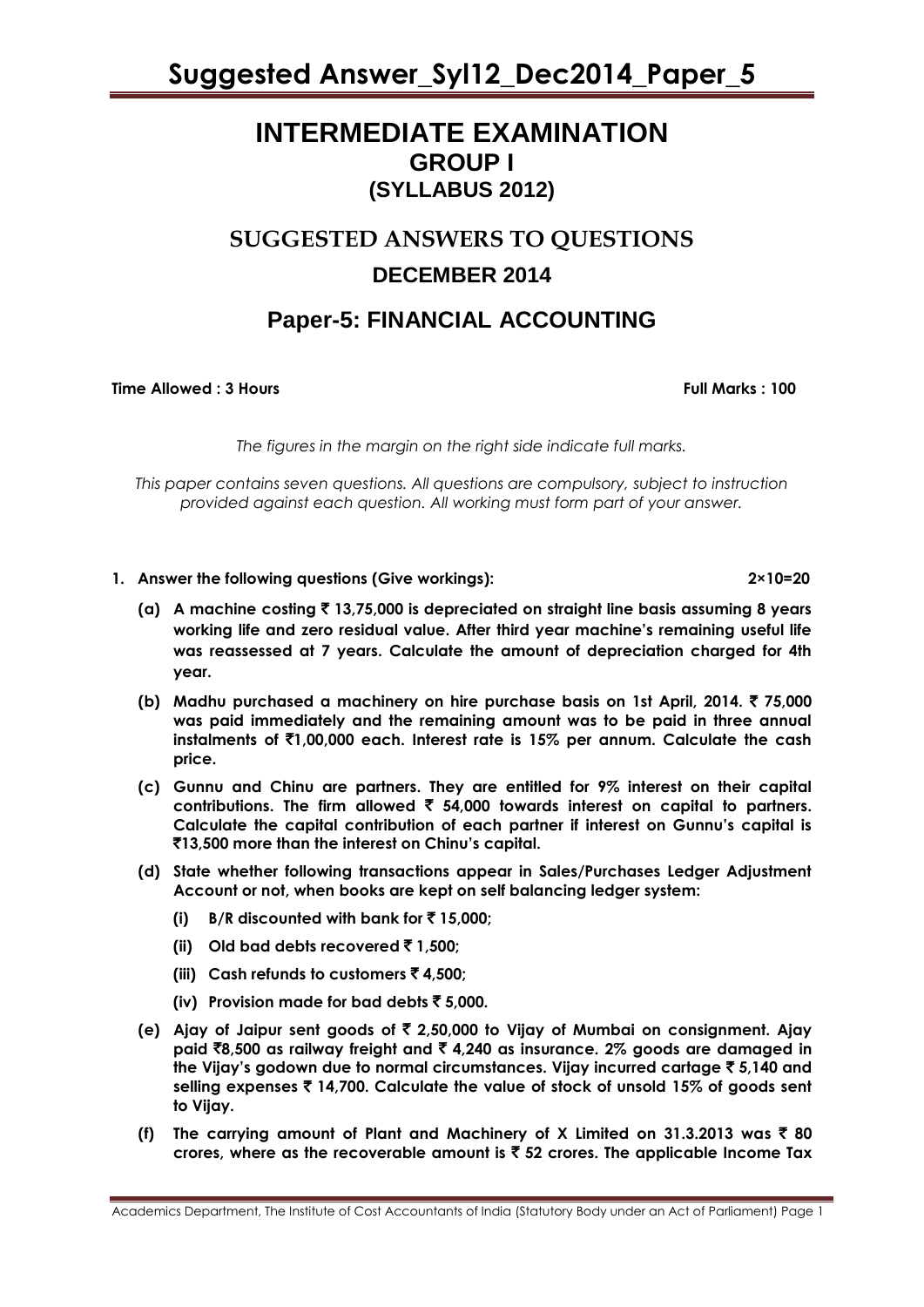**rate is 40%. For Income Tax purposes, the written down value is** ` **40 crores. Compute the amount of Deferred tax asset/liability on Account of impairment as per AS 28.**

- **(g) An IT enabled company supplied a software to a client at a fee of** ` **50 lakhs during the year ended 30-09-2014 and also transferred the ownership. In November 2014,**  the Management of the company raised a supplementary bill on it's client for  $\bar{z}$  10 **lakhs, stating about additional features of the software supplied. While finalising the Accounts for the year ended 30-09-2014 in December 2014, how would the amount of ₹10 lakhs dealt?**
- **(h)** ` **3,25,000 is total cost of 6500 units, consignor's expenses are** ` **65,000, units lost in transit was 700 units and consignee's non-recurring expenses amounted to** ` **4,300, what will be the value of stock?**
- **(i) Human Life Insurance Company provides the following information:**

| Life Insurance Fund on 31st March, 2014                            | र 155 Lakhs   |
|--------------------------------------------------------------------|---------------|
| Net liability on 31st March as per actuarial valuation             | रैं 132 Lakhs |
| Interim Bonus paid to Policy holders during inter valuation period | रैं 11 Lakhs  |

**Prepare Valuation Balance Sheet.**

**(j) A loan account remains out of order as on date of Balance Sheet of MODERN Bank. The account has been classified as Doubtful asset (upto 1 year). Details of the account are as under:**

| Outstanding            | ₹6.73.000                  |
|------------------------|----------------------------|
| <b>ECGC Coverage</b>   | 25% (limited to ₹1,00,000) |
| Value of security held | ₹ 1,50,000                 |

**Compute the necessary provision to be made by the Bank in respect of this particular account.**

### **Answer: 1.**

| (a) Cost of Machine                                                        | 13.75.000 |
|----------------------------------------------------------------------------|-----------|
| Less: Depreciation for first third years period = $(1375000/8) \times 3 =$ | 5,15,625  |
| Written down value at the end of third year                                | 8,59,375  |

Remaining useful life as per initial estimate 5 years and as per revised estimate 7 years. Depreciation for the fourth year onwards =  $8.59.375/7 = \frac{3}{5}1.22.768$ 

(b) Calculation of cash price of Machine

Balance of cash price at the time of III installment

 $= 100000 - [100000 \times (15/115)] = 100000 - 13043 = 86957$ 

Balance of cash price at the time of II instilment

- $=$  (100000 + 86957) [186957 × (15/115)]
- $= 186957 24386 = 162571$

Balance of cash price at the time of I instilment

- $=$  (100000 + 162571) [262571 × (15/115)]
- $= 262571 34248 = 228323$

Academics Department, The Institute of Cost Accountants of India (Statutory Body under an Act of Parliament) Page 2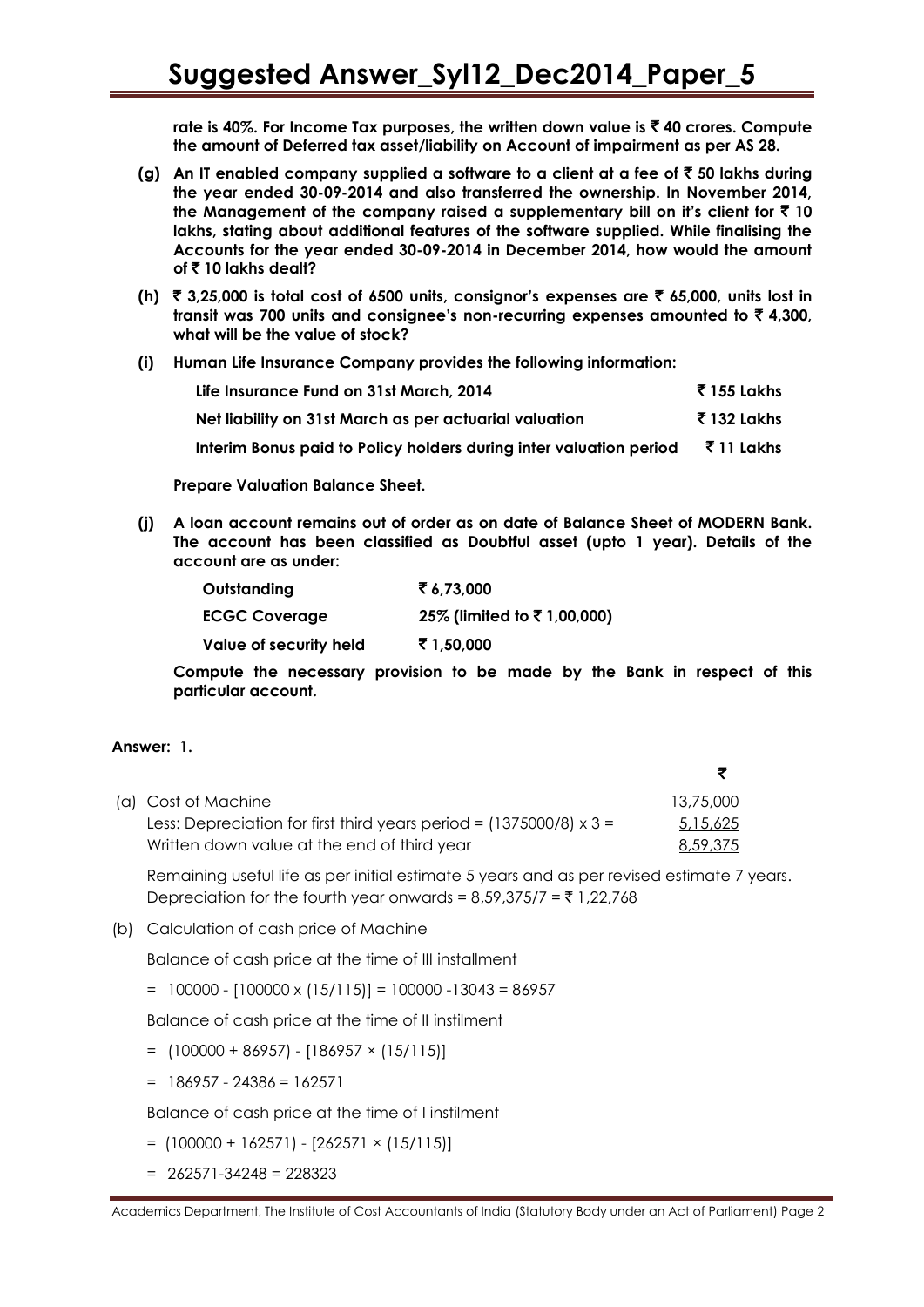Hence, Total cash price =  $228323 +$  down payment 75000 =  $\bar{x}$  303323

(c) Let interest on Chinu's capital 'x' then interest on Gunu's capital will be x + 13500 Total interest = *x* + 13500 + x = 54000

or x =  $\frac{54000 - 13500}{2}$ 2  $\frac{-13500}{2}$  = 20250

Interest on Gunu's capital (x + 13500) = 20250 + 13500 = ₹ 33750 and her capital

$$
=\frac{33750}{9\%} = ₹ 375000
$$

Interest on Chinu's capital (x) = ₹ 20250 and his capital =  $\frac{20250}{997}$  $\frac{9250}{9\%}$  = ₹ 2,25,000

(d)

 $\ddot{\phantom{a}}$ 

| Items will appear in S.L. Items will appear Items will not appear<br>Adj. A/c | in P.L. Adj. A/c |                                                                                                                                              |
|-------------------------------------------------------------------------------|------------------|----------------------------------------------------------------------------------------------------------------------------------------------|
| (iii) Cash refunds to<br>customers ₹ 4,500                                    |                  | (i) B/R discounted with bank for $\bar{\xi}$ 15000<br>(ii) Old bad debts recovered ₹1500<br>$\vert$ (iv) Provision made for bad debts ₹ 5000 |

| (e) |                                                                                       |        |
|-----|---------------------------------------------------------------------------------------|--------|
|     | Valuation of Closing Stock with Agent:                                                |        |
|     | ₹ 250000 X <mark><math>\frac{15\%}{98\%}</math></mark>                                | 38.265 |
|     | Share in Expenses incurred by Ajay 8500 + 4240 = 12740 $\times \frac{15}{98}$ = 1,950 |        |
|     | Cartage paid by Vijay = $5140 \times 15/98 =$                                         | 787    |
|     |                                                                                       |        |

### **Alternative Answer**

| Particulars                                        |          |
|----------------------------------------------------|----------|
| Valuation of Closing Stock with Agent              |          |
| Goods sent on consigment                           | 2,50,000 |
| Share in Expenses incurred by Ajay (8,500 + 4,240) | 12,740   |
|                                                    | 2,62,740 |
| Cartage paid by Vijay                              | 5,140    |
| Total                                              | 2,67,880 |

After Normal loss cost will be =  $2,50,000 \times 98\% = \text{\textless} 2,45,000$ Stock will be maintain is 15% on goods sent = 2,50,000 x 15% = 37,500 So, Value of Unsold stock will be = 37,500 x (2,67,880 / 2,45,000) = ₹41,002

| (t)                                                                    |              |
|------------------------------------------------------------------------|--------------|
| <b>Particulars</b>                                                     | Amount       |
|                                                                        | (₹in Crores) |
| Impairment loss as per Income Tax purpose $\bar{\mathfrak{c}}$ (80-40) | 40           |
| Tax effect on above [40% of ₹40 Crores]                                | 16           |
| Again, Impairment Loss ₹(80-52) Crores as per Accounting purpose       | 28           |
| Income Tax effect on Impairment Loss [40% of ₹28 Crores]               | 11.2         |
| <b>Net Deferred Tax Liability</b>                                      | 4.8          |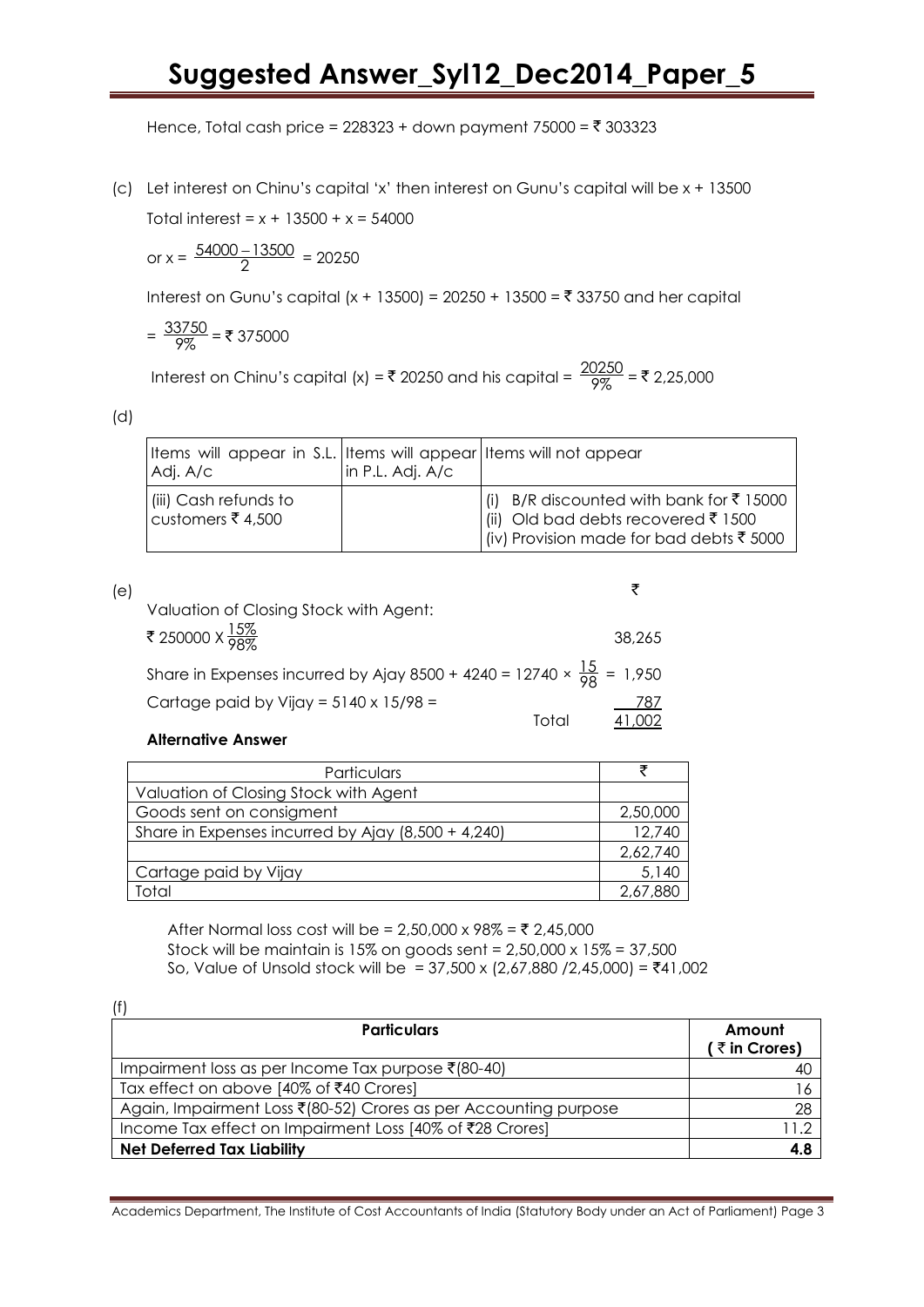- (g) As per As -9 revenue should be recognised only when there is no uncertainty about its ultimate collection. Revenue from software to be recognised on delivery. In this case delivery and transfer has been made by 30-9-2014 and the Revenue realised was  $\bar{z}$  50 lakhs. About the additional bill of `10 lakhs., it cannot be concluded with certainty that the same will be realised in full or part or not at all. Hence the same cannot be considered as Revenue at this stage.
- (h) Cost of 6500 units = Total cost + Consigner expenses =  $3,25,000 + 65,000 = ₹ 3,90,000$ Cost of 700 units = (₹ 3,90,000 ÷ 6,500) × 700 = ₹42,000 Value of closing stock = 6500 unit cost price – Cost of units lost in transit  $=$   $\overline{5}3.90.000 - \overline{5}42.000$   $=$   $\overline{5}3.48.000$ Add: Non-recurring expenses  $= 7 \quad 4,300$ Total cost price of 5800 units  $=$   $\overline{5}$  3,52,300

### (i) **Human Life Insurance Co. Valuation Balance sheet as at 31st March, 2014**

|                                   |        |                       | ₹ in lakhs |
|-----------------------------------|--------|-----------------------|------------|
| Liability                         | Amount | <b>Assets</b>         | Amount     |
|                                   |        |                       |            |
| To Net Liability as per actuarial |        | 132 By Life Insurance | 155        |
| valuation                         |        | Fund                  |            |
| To Surplus                        | 23     |                       |            |
|                                   | 55     |                       | 155        |

### (j) **COMPUTATION OF PROVISION**

| 6,73,000   |
|------------|
| (1,50,000) |
| 5,23,000   |
| (1,00,000) |
| 4,23,000   |
| 4,23,000   |
| 37,500     |
|            |

Total provision to be made = ₹(4,23,000 + 37,500) = ₹4,60,500.

### **2. Answer** *any two* **questions: 4×2=8**

- **(a) Indicate whether the following items should be treated as ordinary activities, exceptional items arising out of ordinary activities or prior period items within the terms of AS-5:**
	- **(i) Cost** ` **15,00,000 incurred in terminating production at one of the company's factories.**
	- **(ii) Currency exchange surplus accounting to** ` **15,000 arising on remittance from an overseas depot.**
	- **(iii) An extra** ` **2,00,000 contributions By the company to the employee's pension fund.**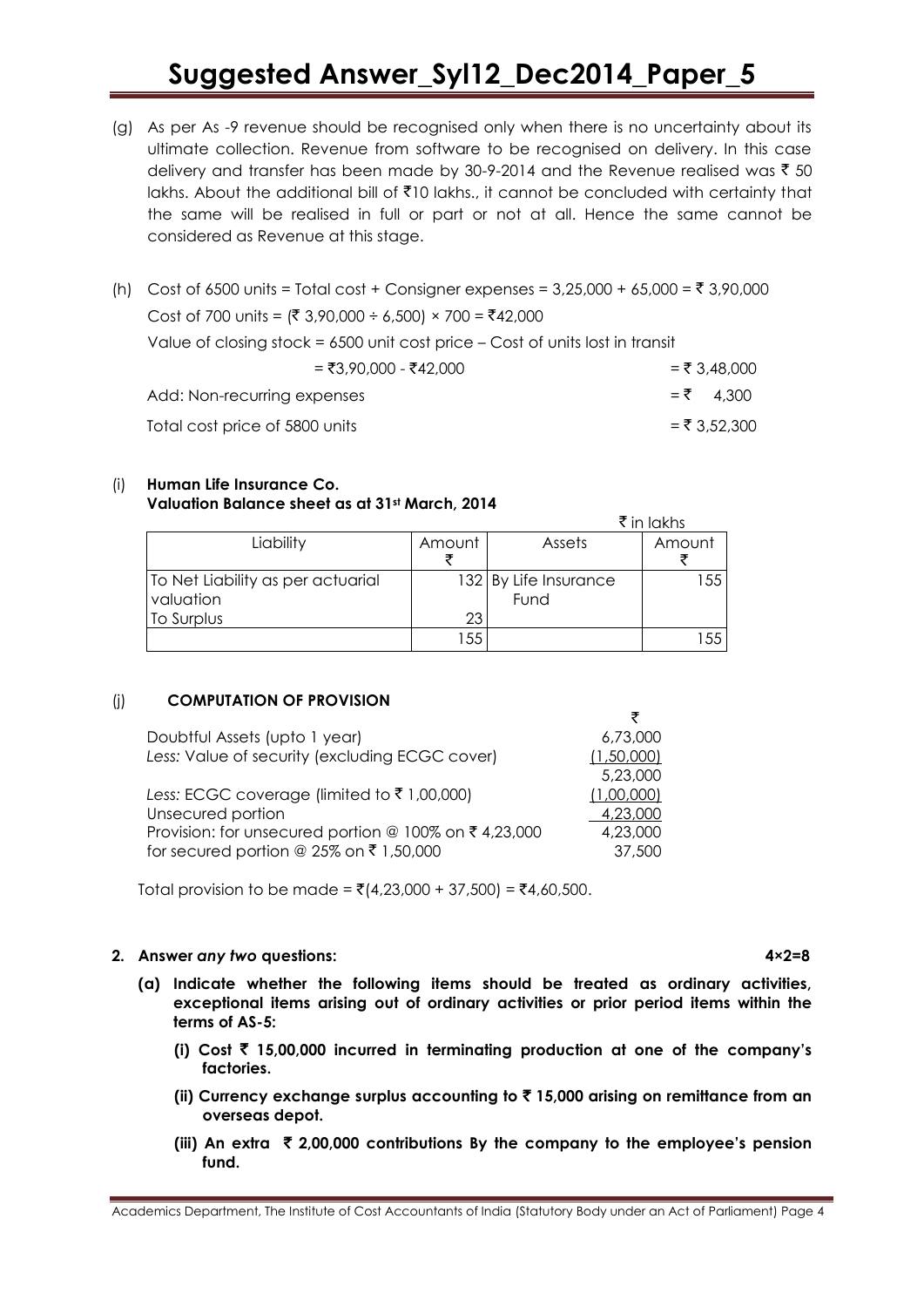- **(iv) Profit of** ` **3,00,000 on sale of machinery written-off in a previous year when production of the particular product ceased.**
- **(v) Provision for an abnormally large bad debt of**` **10,00,000 arising in a trading contract.**

**[The turnover of the company is** ` **1,20,00,000 and profits** ` **20,00,000.] 4**

- **(b) Pass necessary journal entries to rectify the following errors assuming that the errors were detected after the preparation of final accounts:**
	- **(i) Return inward book was undercast by** ` **18,000.**
	- **(ii) Goods purchased for proprietor's use for** ` **10,000 debited to purchase account.**
	- **(iii)** ` **5,200 paid for freight on machinery was debited to freight account.**
	- **(iv) No adjustment entry Was passed for an amount of** `**15,000 relating to outstanding rent.**
	- **(v) Furniture of** `**13,000 purchased from Chandra Furniture House was entered in purchase book.**
	- **(vi)** ` **10,000 received from Mohan has been credited to Sohan. 4**
- **(c) From the following particulars, prepare the Bank Reconciliation Statement of Shri Krishan as on 31st March,**
	- **(i) Balance as per Pass Book is** ` **10,000.**
	- **(ii) Bank collected a cheque of** ` **500 on behalf of Shri Krishan but wrongly credited it to Shri Kishan's A/c (another customer).**
	- **(iii)** Bank recorded a Cash deposit of  $\bar{\mathbf{z}}$  1,589 as  $\bar{\mathbf{z}}$  1,598.
	- **(iv) Withdrawal column of the Pass Book undercast by** ` **100.**
	- **(v) The credit balance of** ` **1,500 as on page 5 of the Pass Book was recorded on page 6 as the debit balance.**
	- **(vi) The payment of a cheque of** ` **350 was recorded twice in the Pass Book.**
	- **(vii) The Pass Book showed a credit for a cheque of** `**1,000 deposited by Shri Kishan (another customer of the Bank). 4**

### **Answer: 2. (a)**

- (1) This is an exceptional item on account of size and arises from ordinary activities of the company. This should be separately disclosed.
- (2) This surplus should be treated as part of the profit of the year from ordinary activities, since the amount is not material.
- (3) The amount of  $\bar{\tau}$  2,00,000 is stated to be 'extra' contribution, and it is material. It should, therefore, be disclosed as an exceptional item.
- (4) The profit does not call for a prior period adjustment since there is no fundamental error. This should be disclosed separately as an exceptional item on account of its size and incidence.
- (5) This loss arising out of ordinary activities, but since the amount is large it should be shown as an exceptional item.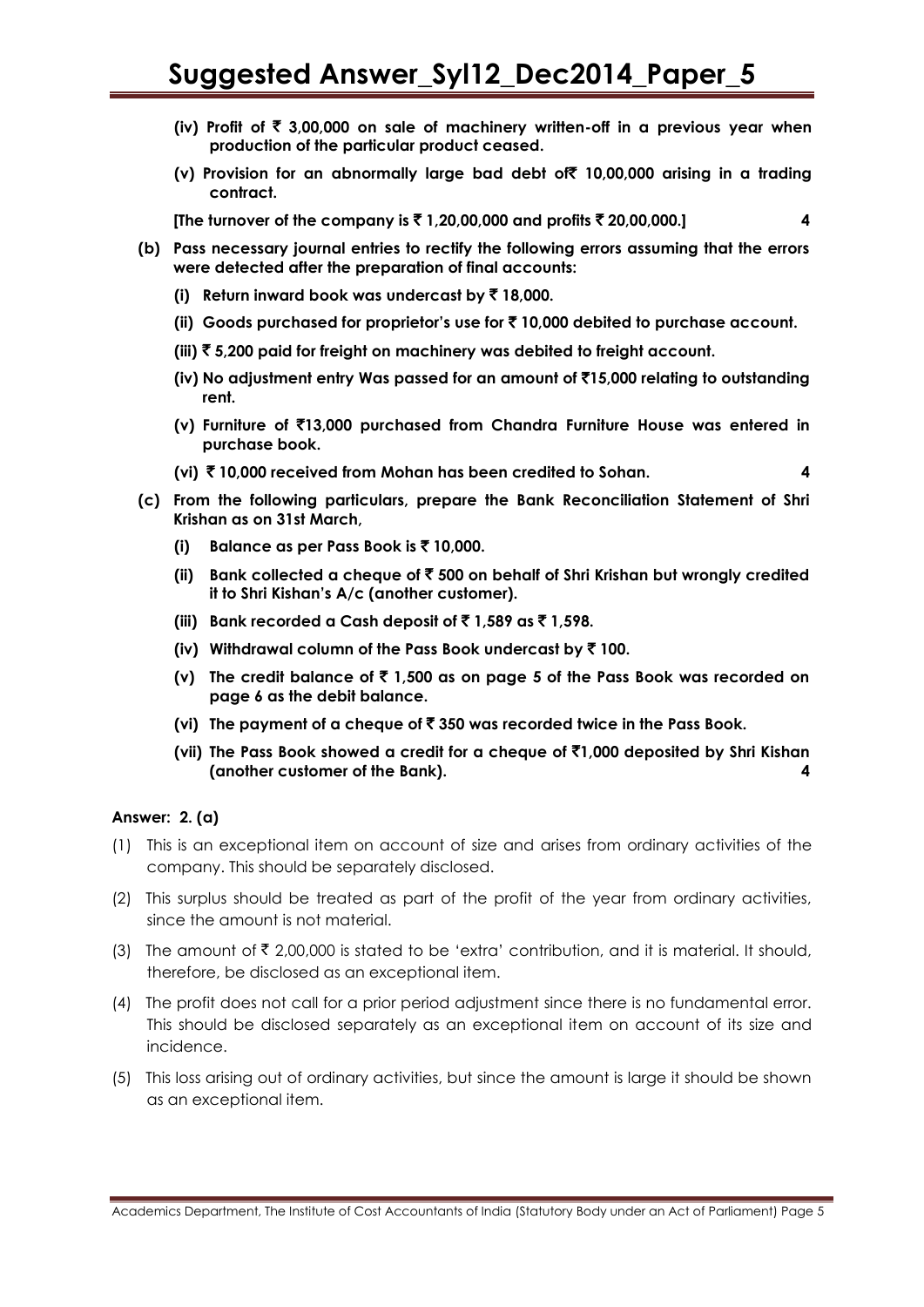### **Answer: 2. (b)**

#### Particulars  $\qquad \qquad$   $\qquad \qquad$   $\qquad$   $\qquad$   $\qquad$   $\qquad$   $\qquad$   $\qquad$   $\qquad$   $\qquad$   $\qquad$   $\qquad$   $\qquad$   $\qquad$   $\qquad$   $\qquad$   $\qquad$   $\qquad$   $\qquad$   $\qquad$   $\qquad$   $\qquad$   $\qquad$   $\qquad$   $\qquad$   $\qquad$   $\qquad$   $\qquad$   $\qquad$   $\qquad$   $\qquad$   $\qquad$   $\qquad$   $\qquad$ (i) Profit and Loss Adjustment A/c Dr. To Suspense A/c 18000 18000 (ii) Capital (Drawings) A/c Dr. To Profit and Loss Adjustment A/c 10000 10000 (iii) Machinery A/c Dr. To Profit and Loss Adjustment A/c 5200 5200 (iv) Profit & Loss Adj. A/c Dr. To Outstanding Rent A/c 15000 15000 (v) Furniture A/c Dr. To Profit and Loss Adjustment A/c 13000 13000 (vi) Sohan's A/c Dr. To Mohan's A/c 10000 10000

### **Answer: 2. (c)**

### **BANK RECONCILIATION STATEMENT AS AT 31 ST MARCH**

|    | <b>Particulars</b>                                           | <b>Plus</b><br>(₹) | <b>Minus</b> |
|----|--------------------------------------------------------------|--------------------|--------------|
|    | A. Credit Balance as per Pass Book                           |                    | 10,000       |
| Β. | (a) Cheque wrongly credited to another customers A/c<br>Add: | 500                |              |
|    | (b) Error in carrying forward                                | 3,000              |              |
|    | (c) Cheque recorded twice                                    | 350                | <u>3,850</u> |
|    |                                                              |                    | 13,850       |
|    | (a) Excess credit for Cash Deposit<br>C. Less:               | 9                  |              |
|    | (b) Under casting of withdrawal column                       | 100                |              |
|    | (c) Wrong credit                                             | 1,000              | 1,109        |
|    | D. Debit Balance as per Cash Book                            |                    | 12.741       |

### **3. Answer** *any two* **questions: 12×2=24**

- **(a) A company writes off depreciation at 10% p.a, on the diminishing balance. On 1st January, 2011 the machinery account showed a balance of** `**1,49,000. It was discovered in 2011 that—**
	- **(i) A heavy repairs effected to plant and machinery account (completed on 30th June, 2009), were debited to the machinery. The amount was** ` **15,000; and**
	- **(ii) A machine cost** `**6,000 was entered in the purchases on 1st October 2009. The expenses on installation,** `**400 were debited to General Expenses Account. Necessary corrections were to be made in 2011. On 30th June 2011, a machine which had cost** ` **20,000 on 1st January, 2009 was disposed of for** ` **15,000 and a machine costing** ` **30,000 was installed on the same date, the expenses on installing the same being** ` **500.**

**Show Machinery Account for the year ended 31st December, 2011. Please show your working in detail. 12**

### **Journal of ……..**

Academics Department, The Institute of Cost Accountants of India (Statutory Body under an Act of Parliament) Page 6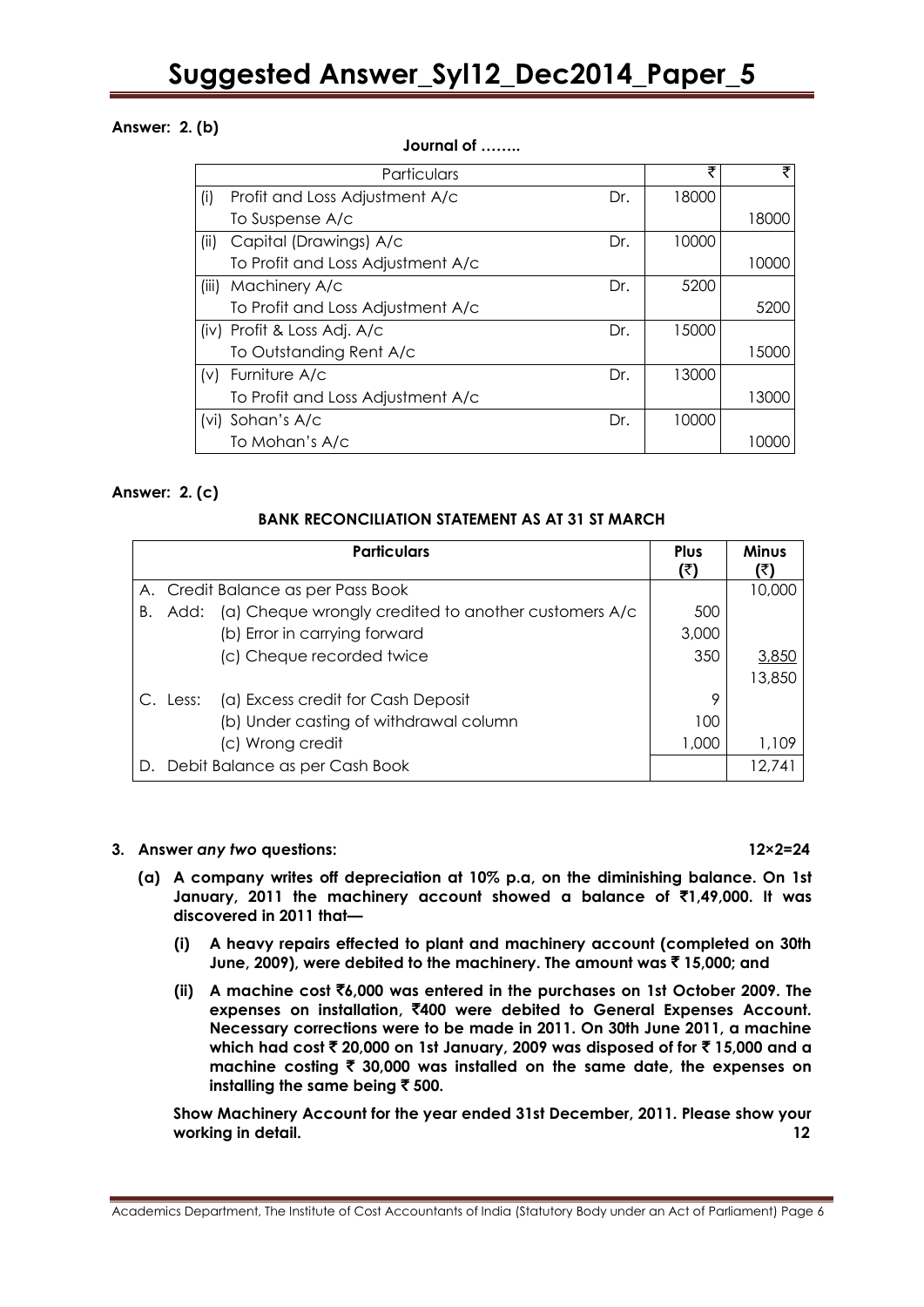**(b) Doll and Dolly are in partnership sharing profits and losses equally. They keep their books by Single Entry System. No ready figures are available for the total sales but they maintain a steady gross profit rate of 25% on sales.**

**An abstract of their cash transactions for the year ended 30th June, 2011 is given below:**

| <b>Receipts</b>                | ₹             | <b>Payments</b>                   |          |
|--------------------------------|---------------|-----------------------------------|----------|
| <b>Cash in hand</b>            |               | 10,800 Salaries                   | 22,000   |
| <b>Receipts from Customers</b> | 2,70,000 Rent |                                   | 4,400    |
| <b>Cash Sales</b>              | 32,000        | <b>Advertising</b>                | 1,800    |
|                                |               | Printing                          | 1,600    |
|                                |               | <b>General Expenses</b>           | 19,100   |
|                                |               | <b>Payment to Trade Creditors</b> | 2,24,000 |
|                                |               | <b>Doll's Drawings</b>            | 4,000    |
|                                |               | <b>Cash in hand</b>               | 35,900   |
|                                | 3,12,800      |                                   | 3,12,800 |

**Following balances are available from their books as on 30th June, 2010 and 30th June, 2011.**

|                         | As on 30-6-2010 | As on 30-6-2011 |
|-------------------------|-----------------|-----------------|
| <b>Stock in Trade</b>   | 44,000          | 50,000          |
| <b>Sundry Debtors</b>   |                 | 70,000          |
| <b>Sundry Creditors</b> | 46,800          | 37,000          |
| <b>Furniture</b>        | 6,000           |                 |

**Other Information:**

- **(i) Discount allowed,** ` **2,800.**
- **(ii) Discount earned,** ` **2,400.**
- **(iii) Outstanding Printing,** ` **500.**
- **(iv) Capital of Doll as on 30th June, 2010 was** ` **4,000 more than Capital of Dolly.**
- **(v) Provide depreciation of Furniture @ 10% p.a.**

**From the above you are required to prepare in the books of Doll and Dolly:**

- **(i) The Trading and Profit and Loss Account for the year ended 30th June, 2011 and**
- **(ii) The Balance Sheet as on the date. 8+4=12**
- **(c) TUSHAR Ltd. with its Head Office in Delhi invoices goods to its Branches at Mumbai and Kolkata at 20% less than the catalogue price which is cost** *plus* **50% with instructions that cash sales are to be made at invoice price and credit sales at catalogue price less discount at 15% on prompt payments. Provision is to be made for discount to be allowed to debtors, at year end on the basis of year's trend of prompt payments. All branch expenses are paid by the Head Office and all branch collections are remitted daily to Head Office.**
	- **1.** Opening Stock At Branch at its cost ₹12,000.
	- **2. Opening Branch Debtors** ` **10,000.**
	- **3. Goods Sent to branch (at cost to H.O.)** ` **1,10,000.**

Academics Department, The Institute of Cost Accountants of India (Statutory Body under an Act of Parliament) Page 7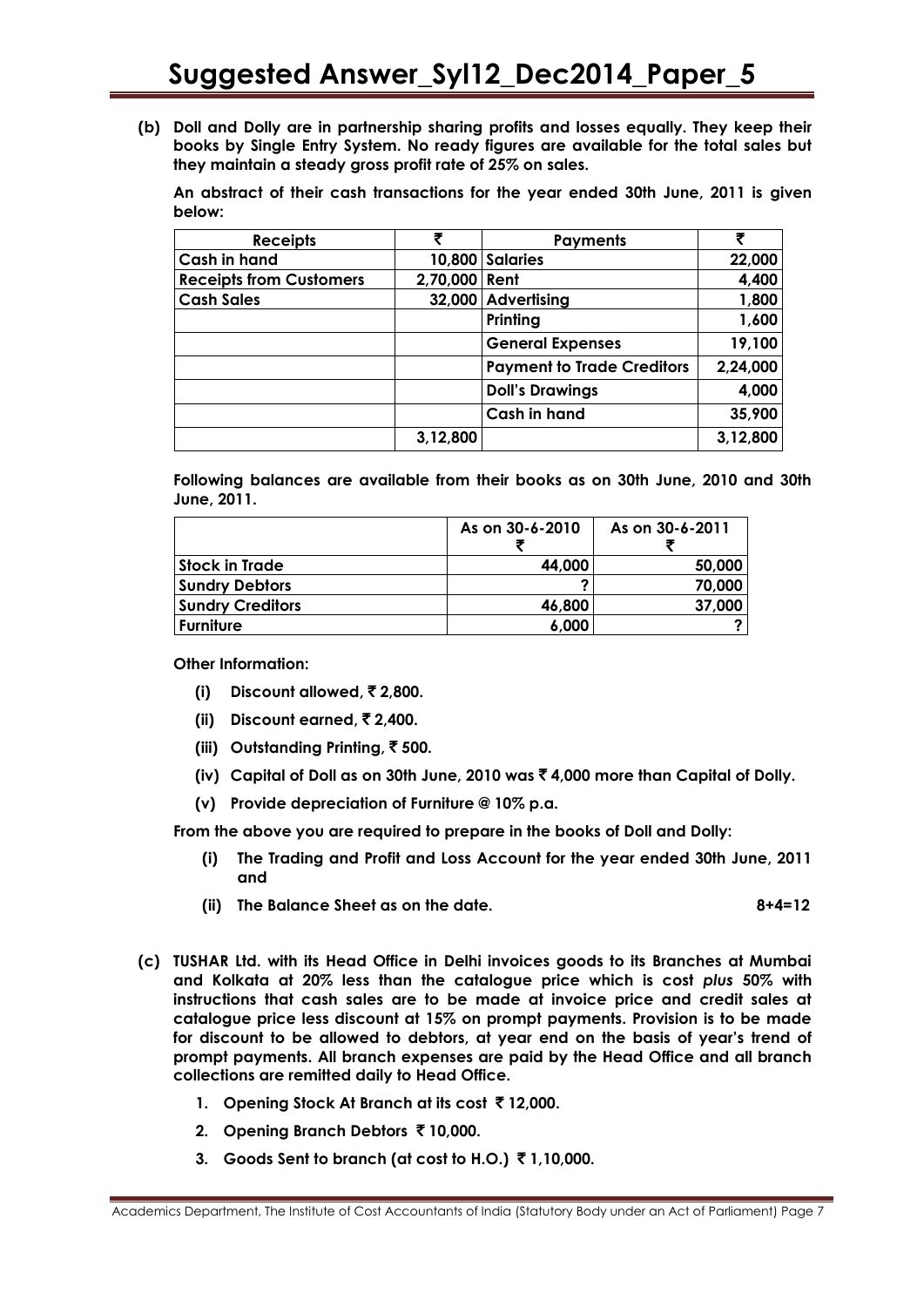- **4. Goods received by Branch till close of the year** ` **1,27,000.**
- **5. Transfer from Kolkata branch to Mumbai branch at catalogue price** ` **75,000.**
- **6. Transfer to Kolkata branch from Mumbai branch at catalogue price ₹30,000.**
- **7.** Goods purchased by Mumbai branch from local suppliers (cost) ₹ 30,000. **Closing stock in hand at branch out of local purchases (cost)** ` **6,000.**
- **8. Cash Sales** ` **74,800.**
- **9. Credit Sales** ` **1,45,000.**
- **10.** Goods returned by Credit Customers to branch ₹ 30,000.
- **11. Goods returned by Credit Customers directly to H.O.** ` **15,000.**
- **12. Goods returned by Branch to H.O.** ` **24,000.**
- **13. Cash remitted by Credit Customers directly to Branch** ` **45,635.**
- **14. Cash remitted by Credit Customers directly to H.O.** ` **40,000.**
- **15. Discount Allowed to Debtors** ` **13,365.**
- **16. Loss of Goods by fire (at invoice price)** ` **3,000 against which 80% of cost was recovered from the insurance Company.**
- **17. Loss of goods at Branch through normal pilferage (at catalogue price)** ` **3,000.**
- **18. Branch Expenses: Paid** ` **9,000, Outstanding** ` **741.**
- **19. Branch Manager is entitled to a commission @ 6% of net profits after charging such commission.**

*Required:* **Prepare Mumbai Branch Stock Account, Mumbai Branch adjustment A/c, Mumbai Branch Expenses A/c and Mumbai Branch Profit & Loss A/c and Mubmai Branch Debtors A/c under Stock & Debtors Method. 12**

| Date   | <b>Particulars</b>   | ₹              | Date          | <b>Particulars</b>           | ₹        |  |
|--------|----------------------|----------------|---------------|------------------------------|----------|--|
| 2011   |                      |                | 2011          |                              |          |  |
| Jan. 1 | Balance b/d<br>To    | 1,49,000 Jan.1 |               | By Profit & Loss A/c         | 12,825   |  |
| Jan. 1 | To Profit & Loss A/c |                | 5,616 June.30 | (Machinery Repairs (2)       |          |  |
| Jan.30 | (Machinery purchased |                | June.30       | By Bank                      | 15,000   |  |
|        | on 1-10-2009)(1)     |                | June.30       | By Depreciation for 1/2 year | 810      |  |
|        | To Bank              |                | 30,500 Dec.31 | on the machine sold          |          |  |
|        |                      |                |               | (3)                          |          |  |
|        |                      |                |               | By Profit & Loss A/c         | 390      |  |
|        |                      |                |               | on sale<br>of<br>(Loss       |          |  |
|        |                      |                |               | Machinery)(4)                |          |  |
|        |                      |                |               | Depreciation A/c (5)<br>Bv   | 14,084   |  |
|        |                      |                |               | By Balance c/d               | 1,42,007 |  |
|        |                      | 1,85,116       |               |                              | 1,85,116 |  |
|        |                      |                |               |                              |          |  |

### **Answer: 3. (a)**

### **Working Note:** `

1. Machinery purchased on 1 -10-2009  $({}^{2}C_{6,000} + {}^{2}400$  Installation Expenses) 6,400

Academics Department, The Institute of Cost Accountants of India (Statutory Body under an Act of Parliament) Page 8

### **Machinery Account**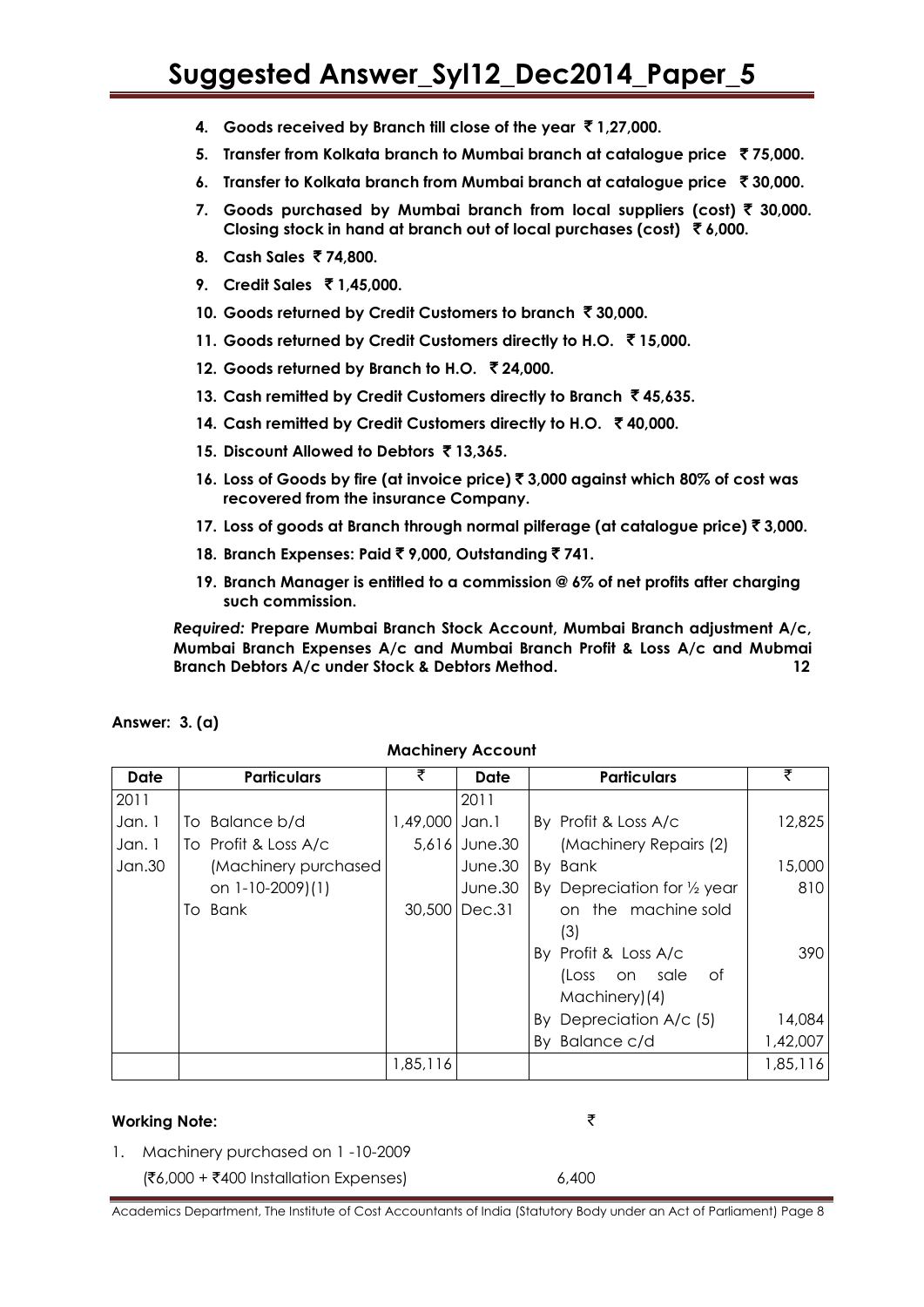|    | Less: Depreciation for 3 months              | 160<br>6,240 |
|----|----------------------------------------------|--------------|
|    | Less: Depreciation for 2010                  | 624          |
|    | Amount debited to Machinery A/c              |              |
|    | And Credited to P. & L. A/c                  | 5.616        |
| 2. | Machine Account wrongly debited for repairs  |              |
|    | On 30-6-2009                                 | 15,000       |
|    | Less: Depreciation for 6 months              | 750          |
|    |                                              | 14,250       |
|    | Less: Depreciation for 2010                  | 1,425        |
|    | Amount credited to Machinery A/c             |              |
|    | and debited to P. & L. A/c                   | 12.825       |
| 3. | Book value of Machinery on 1-1-2009          | 20,000       |
|    | Less: Depreciation for 2009                  | 2,000        |
|    |                                              | 18,000       |
|    | Less: Depreciation for 2010                  | 1,800        |
|    | Value on 1-1-2011                            | 16,200       |
|    | Depreciation for 6 months                    | 810          |
| 4. | Book value of machine on 30-6-2011           | 15,390       |
|    | Less: Sale price                             | 15,000       |
|    | Loss on sale of machinery                    | 390          |
| 5. | Depreciation:                                |              |
|    | 10% on ₹1,25,591 (i,e., ₹1,49,000 + ₹5,616 - |              |
|    | ₹12,825 - ₹16,200)                           | 12,559       |
|    | 10% on ₹ 30,500 for 1/2 year                 | 1,525        |
|    |                                              | 14.084       |

### **If any student takes heavy repairs as capital, the alternative answer will be:**

| Dr.         | <b>Machinery Account</b>                         |          |            |                                                          | Cr.      |
|-------------|--------------------------------------------------|----------|------------|----------------------------------------------------------|----------|
| <b>Date</b> | <b>Particulars</b>                               | ₹        | Date       | <b>Particulars</b>                                       | ₹        |
| 2011        |                                                  |          | 2011       |                                                          |          |
| Jan 1       | To Balance b/d                                   | ,49,000  | June30     | By Bank A/c                                              | 30,000   |
| Jan 1       | To, Profit and Loss A/c<br>(machinery purchased) | 5,616    | June<br>30 | By Depreciation for 1/2<br>year on the machine<br>sold   | 810      |
| Jan<br>30   | To, Bank                                         | 30,500   | June<br>30 | By Profit and Loss A/c<br>(Loss on Sale of<br>Machinery) | 390      |
|             |                                                  |          | Dec 31     | By Depreciation A/c                                      | 15,367   |
|             |                                                  |          |            | By Balance c/d                                           | 1,38,549 |
|             |                                                  | 1,85,116 |            |                                                          | 1,85,116 |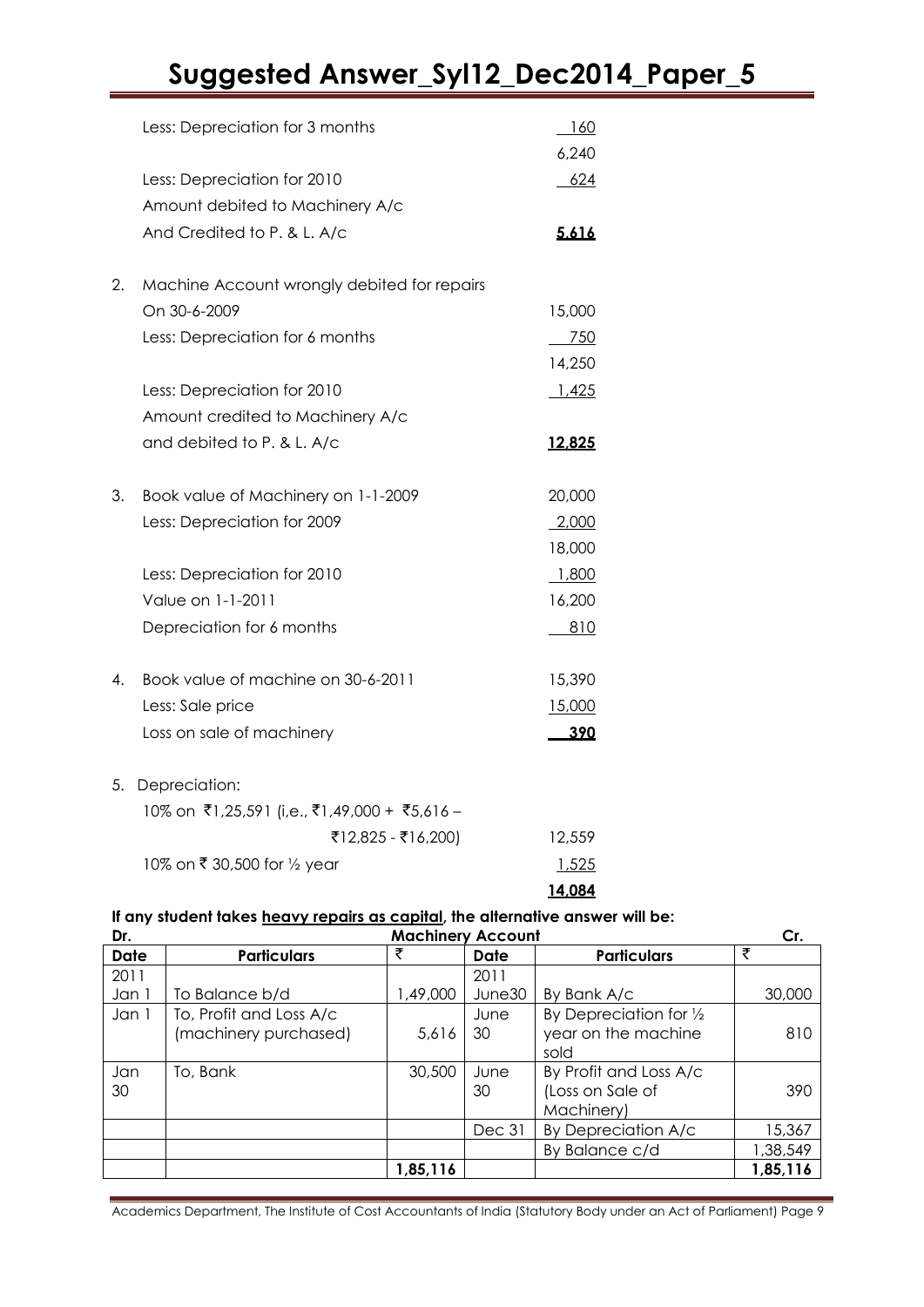#### **Calculation of Depreciation:**

|                                             | 15,367 |
|---------------------------------------------|--------|
| ₹ 10% on 30,500 for ½ year =                | 1,525  |
| ₹ (1,49,000 +5,616 – 16,200) x 10% = 13,842 |        |

**Note: As per AS - 10 any type of heavy repair may result in increased in expected future benefit flowing out of that particular asset and the expense in that case is to be capitalized.**

#### **Answer: 3. (b)**

| <b>Particulars</b>                            |          | <b>Particulars</b>                 |          |
|-----------------------------------------------|----------|------------------------------------|----------|
| To Opening Stock                              |          | $44,000$ By sales : Cash<br>32,000 |          |
| To Purchase (Credit) (1)                      | 2,16,600 | Credit 2,48,800                    | 2,80,800 |
| To Gross Profit c/d                           |          | 70,200 By Closing Stock            | 50,000   |
|                                               | 3,30,800 |                                    | 3,30,800 |
| To Salaries                                   |          | 22,000 By Gross profit b/d         | 70,200   |
| To Rent                                       |          | 4,400 By Discount earned           | 2,400    |
| To Advertisement                              | 1,800    |                                    |          |
| To Printing<br>1,600                          |          |                                    |          |
| Add: Outstanding<br>500                       | 2.100    |                                    |          |
| <b>To General Expenses</b>                    | 19,100   |                                    |          |
| <b>To Discount Allowed</b>                    | 2,800    |                                    |          |
| To Depreciation @ 10% on Furniture            | 600      |                                    |          |
| To Net profit transferred to                  |          |                                    |          |
| Capital Accounts:                             |          |                                    |          |
| Doll - $\frac{1}{2}$ Share<br>9,900           |          |                                    |          |
| Dolly - $\frac{1}{2}$ Share $\frac{9,900}{2}$ | 19,800   |                                    |          |
|                                               | 72,600   |                                    | 72,600   |

### **In the Books of Doll and Dolly Trading and Profit and Loss Account**

### **Balance Sheet As at 30-6-2011**

| <b>Liabilities</b>                     |        | ₹        | <b>Assets</b>         |       | ₹        |
|----------------------------------------|--------|----------|-----------------------|-------|----------|
| Printing Outstanding                   |        | 500      | I Cash in Hand        |       | 35,900   |
| <b>Sundry Creditors</b>                |        |          | 37,000 Sundry Debtors |       | 70,000   |
| Doll's Capital A/c as on 1-7-2010 (4)  | 56,000 |          | <b>Closing Stock</b>  |       | 50,000   |
| Add: Net Profit                        | 9,900  |          | Furniture             | 6,000 |          |
|                                        | 65,900 |          | Less:                 |       |          |
| Less: Drawing                          | 4,000  | 61,900   | Depreciation 10%      | 600   |          |
|                                        |        |          |                       |       | 5,400    |
| Dolly's Capital A/c as on 1-7-2010 (4) | 52,000 |          |                       |       |          |
| Add: Net Profit                        | 9,900  | 61,900   |                       |       |          |
|                                        |        | 1,61,300 |                       |       | 1,61,300 |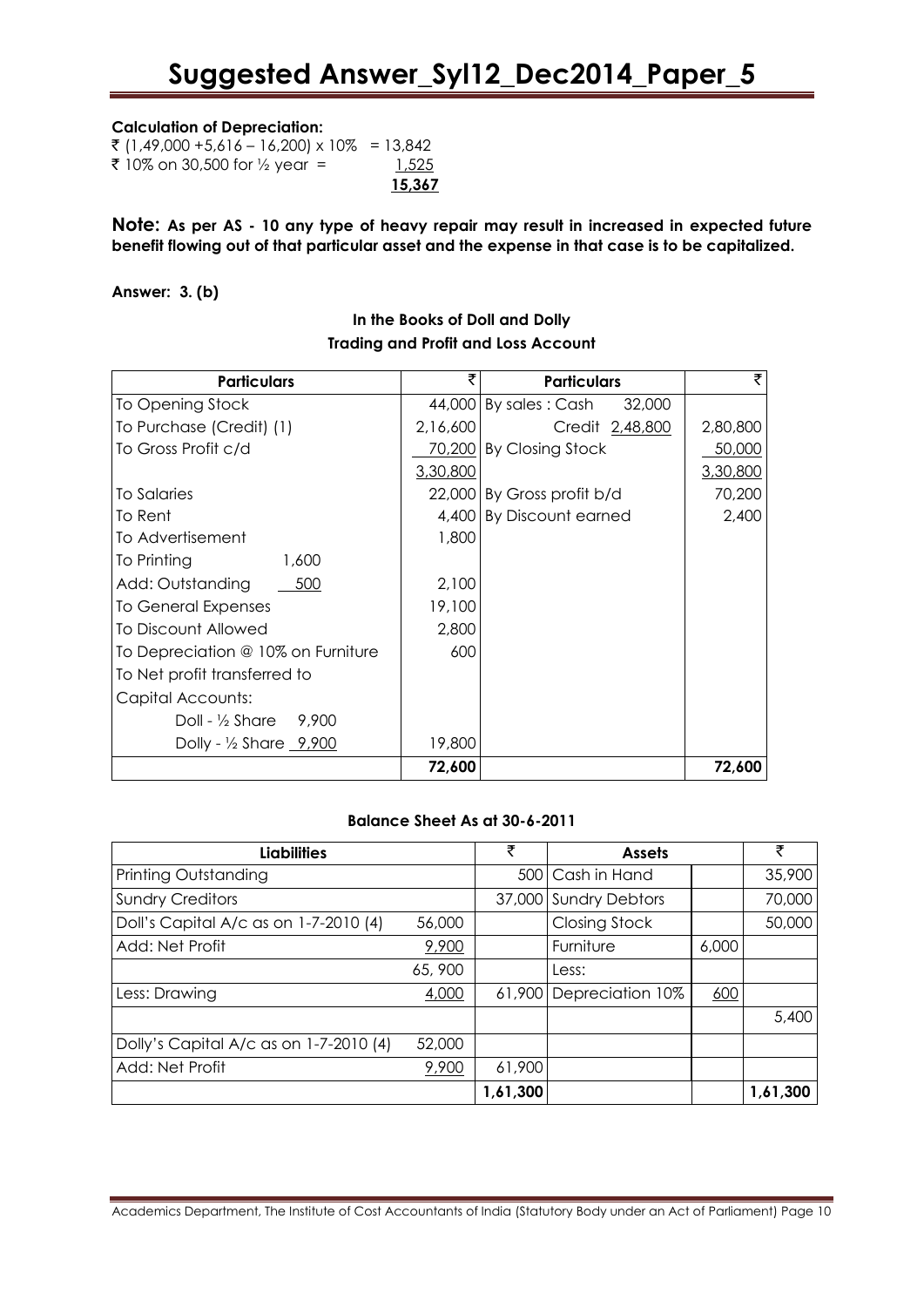### **Working Notes:**

### **(1) Calculation of Credit Purchases**

| <b>Particulars</b> |          | <b>Particulars</b>                    |          |
|--------------------|----------|---------------------------------------|----------|
| To Cash            |          | $2,24,000$ By Balance b/d             | 46,800   |
| To Discount        |          | 2,400 By Purchases (Balancing Figure) | 2,16,600 |
| To Balance c/d     | 37,000   | (Credit Purchase)                     |          |
|                    | 2,63,400 |                                       | 2,63,400 |

### **(2) Calculation of Credit Sales**

| <b>Opening Stock</b>                                | 44,000   |
|-----------------------------------------------------|----------|
| Add: Credit Purchases                               | 2,16,600 |
|                                                     | 2,60,600 |
| Less: Closing Stock                                 | 50,000   |
| Cost of goods sold                                  | 2,10,600 |
| Add: Gross Profit 331/3 % on cost of goods which is |          |
| Equivalent to 25% of sales                          | 70,200   |
| Total Sales                                         | 2,80,800 |
| Less: Cash Sales                                    | 32,000   |
| Credit Sales                                        | 2,48,800 |

### **(3) Calculation of Debtors as on 1-7-2010**

### **Sundry Debtors Account**

| <b>Particulars</b>                                 |          | <b>Particulars</b>                                       |                             |
|----------------------------------------------------|----------|----------------------------------------------------------|-----------------------------|
| To Balance b/d (Balance figure)<br>To Credit Sales |          | 94,000 By Cash<br>2,48,800 By Discount<br>By Balance c/d | 2,70,000<br>2,800<br>70,000 |
|                                                    | 3,42,800 |                                                          | 3,42,800                    |

### **(4) Statement of Affairs as at 1-7-2010**

| <b>Liabilities</b>                             |          | <b>Assets</b>       |          |
|------------------------------------------------|----------|---------------------|----------|
| <b>Sundry Creditors</b>                        |          | 46,800 Cash in Hand | 10,800   |
| Combined Capital (Balancing figure)            |          | Sundry Debtors (3)  | 94,000   |
| Doll's Capital                                 |          | Stock-in-Trade      | 44,000   |
| $(3,4,000)$ more than Dolly's capital $56,000$ |          | Furniture           | 6,000    |
| Dolly's Capital<br>52,000                      | 000,80,1 |                     |          |
|                                                | 1,54,800 |                     | 1,54,800 |

### **Calculation for Doll and Dolly's Capital:**

Let Dolly's capital was = x and Doll's Capital was (x+4,000).

The combined capital of Doll and Dolly which was derived from Statement of Affairs as on 01.07.2010 was ₹ 1,08,000.

Therefore,

Academics Department, The Institute of Cost Accountants of India (Statutory Body under an Act of Parliament) Page 11

### **Sundry Creditors Account**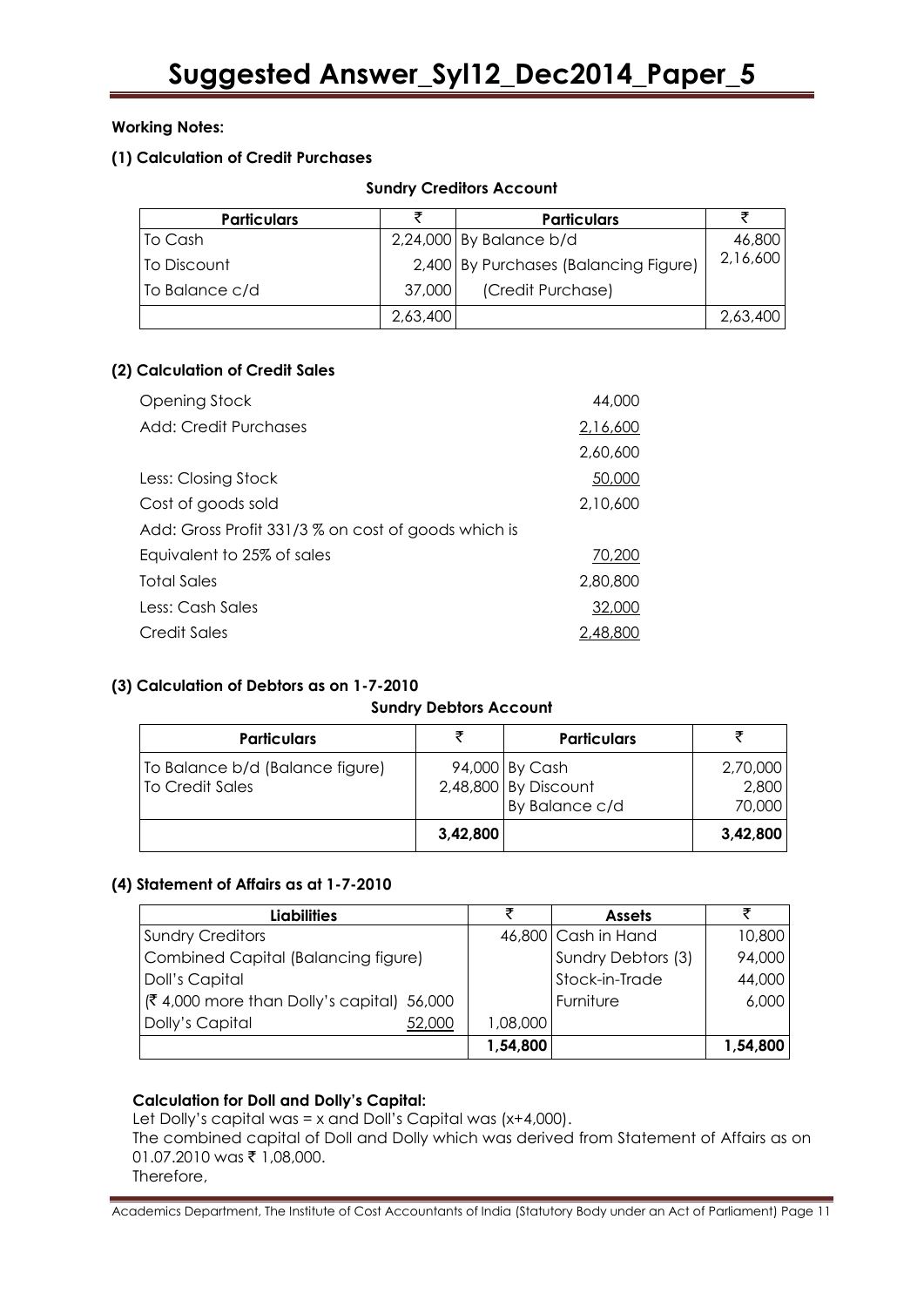$(x+4,000)+x = 1,08,000$ Or,  $2x + 4,000 = 1,08,000$ Or,  $2x = 1.08,000 - 4,000$ Or,  $2x = 1,04,000$ Or,  $x = 1,04,000/2 = 52,000$ So, Dolly's Capital was ₹ 52,000 And Doll's Capital was =  $($ ₹ 52,000 +₹ 4,000) =₹ 56,000

### **Answer: 3. (c)**

| <b>Cost Price Structure</b>  | ₹   |
|------------------------------|-----|
| A. Cost Price                | 100 |
| B. Add: Profit               | 20  |
| C. Invoice Price $(A + B)$   | 120 |
| D. Add: Extra Profit         | 30  |
| E. Catalogue Price $(C + D)$ |     |
|                              |     |

| Dr. | <b>MUMBAI BRANCH STOCK ACCOUNT</b> |          |  |                                    |          |
|-----|------------------------------------|----------|--|------------------------------------|----------|
|     | <b>Particulars</b>                 | ₹        |  | <b>Particulars</b>                 | ₹        |
|     | To Balance b/d                     | 12,000   |  | By Goods sent to Branch A/c        | 24,000   |
|     | To Goods sent to Branch A/c        | 1,32,000 |  | [₹ 30,000 x 120/150]               |          |
|     | $[ ₹ 1,10,000 + 20%]$              |          |  | By Branch Cash A/c (Cash Sales)    | 74,800   |
|     | To Goods sent to Branch A/c        | 60,000   |  | By Branch Debtors A/c (Credit      | 1,45,000 |
|     | [₹ 75,000x120/150]                 |          |  | Sales)                             |          |
| To  | Branch Debtors A/c (Returns)       | 30,000   |  | By Goods sent to Branch A/c        | 24,000   |
|     | To Branch Debtors A/c (Returns)    | 15,000   |  | (Returns)                          |          |
|     | To Branch Cash A/c [local          |          |  | 30,000 By Goods sent to Branch A/c | 12,000   |
|     | purchases]                         |          |  | (Returns) [₹ 15,000x120/150]       |          |
|     | To Branch Adjustment A/c           | 6,000    |  | By Branch Adjustment A/c (Load)    | 500      |
|     | [Load on local purchases]          |          |  | By Branch Profit and Loss A/c      |          |
|     | To Branch Adjustment A/c           |          |  | (Stock destroyed by fire)          | 2,500    |
|     | (Excess of catalogue price of      |          |  | 20,000 By Branch Adjustment A/c    |          |
|     | Net Credit Sales over invoice      |          |  | [Invoice Price of Normal Loss]     | 2,400    |
|     | price)                             |          |  | [₹ 3,000x 120/150]                 |          |
|     | $($ ₹ 1,45,000 -₹ 30,000 -15,000)  |          |  | By Balance c/d:                    |          |
|     | $\times$ 30/150]                   |          |  | Stock out of local purchases       | 7,200    |
|     |                                    |          |  | Stock in transit from H.O.         |          |
|     |                                    |          |  | $[ ₹1, 32, 000 - ₹1, 27, 000]$     | 5,000    |
|     |                                    |          |  | Stock in hand from H.O.(B. f.)     | 7,600    |
|     |                                    | 3,05,000 |  |                                    | 3,05,000 |

### **Dr. MUMBAI BRANCH ADJUSTMENT ACCOUNT Cr.**

|    | <b>Particulars</b> |       | <b>Particulars</b>     |       |
|----|--------------------|-------|------------------------|-------|
|    | Stock Reserve A/c  |       | By Stock Reserve A/c   |       |
|    | [ ₹ 19,800x20/120] | 3,300 | [ ₹ 12,000x20/120]     | 2,000 |
| Tο | Branch Stock A/c   |       | Branch Stock A/c<br>Bv | 6,000 |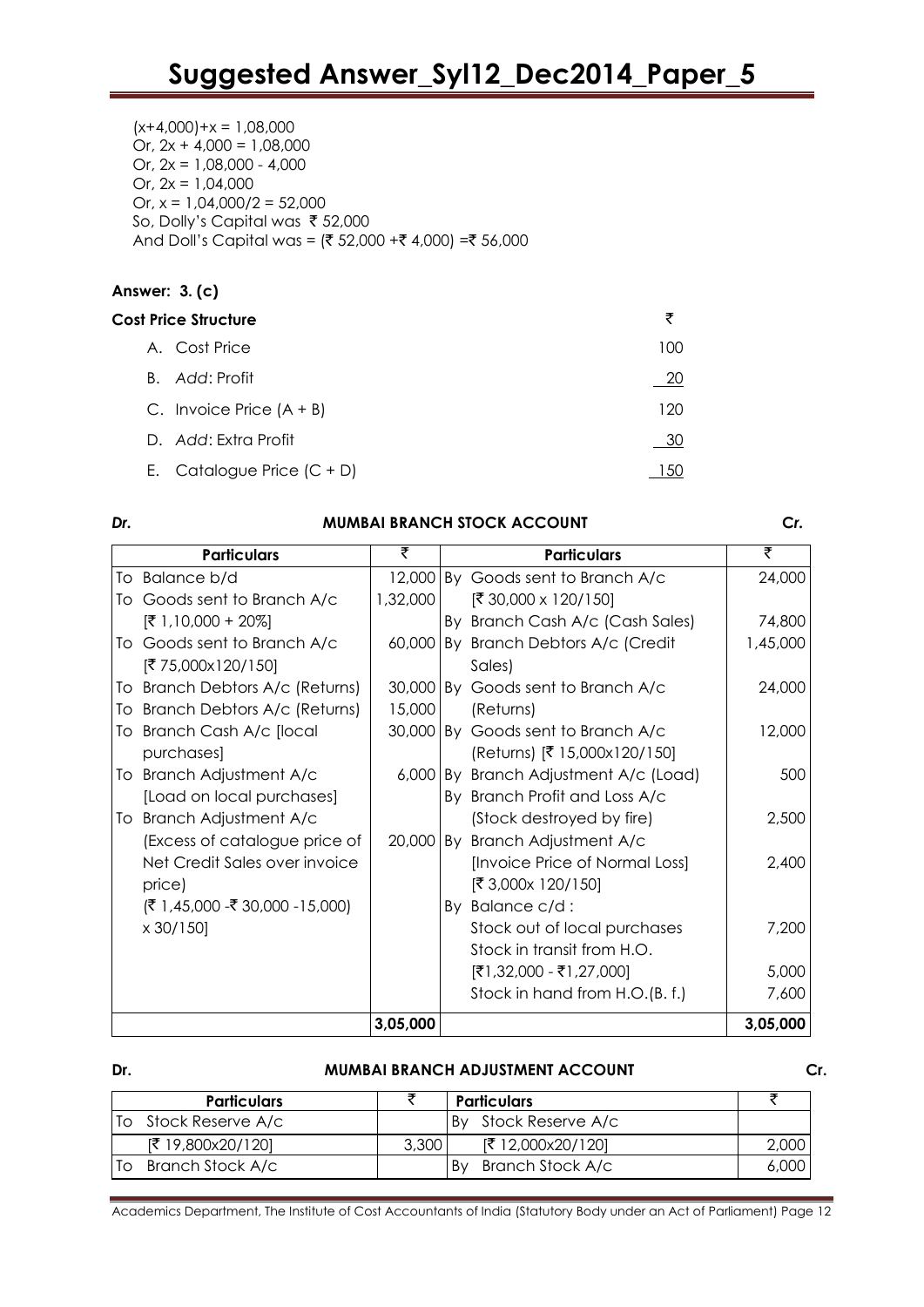| [load on abnormal Loss]        | 500         | [Loading on local purchases]                                                                                                           |        |
|--------------------------------|-------------|----------------------------------------------------------------------------------------------------------------------------------------|--------|
| To Branch Stock A/c            | $2,400$ By  | Branch Stock A/c                                                                                                                       | 20,000 |
| [Invoice Price of Normal Loss] |             | (Excess of catalogue price of Net                                                                                                      |        |
|                                |             | Credit Sales over invoice price)                                                                                                       |        |
| To Branch Profit and Loss A/c  |             |                                                                                                                                        |        |
| (Gross profit)                 | 43,800   By | Goods sent to Branch A/c;<br>[Load on Net Goods sent]<br> ₹ 1,32,000 + ₹ 60,000 - ₹ 24,000 -<br>₹24,000-12,000]<br>[₹ 1,32,000x20/120] | 22,000 |
|                                | 50,000      |                                                                                                                                        | 50.000 |

#### *Dr.* **MUMBAI BRANCH EXPENSES ACCOUNT** *Cr.*

| <b>Particulars</b>      |        | <b>Particulars</b>                |        |
|-------------------------|--------|-----------------------------------|--------|
| To Branch Cash A/c      |        | 9,741 By Branch Profit & Loss A/c | 23,106 |
| To Discount Allowed A/c | 13,365 |                                   |        |
|                         | 23,106 |                                   | 23,106 |

| Dr.                            | <b>MUMBAI BRANCH PROFIT AND LOSS ACCOUNT</b> |                                 |        |  |
|--------------------------------|----------------------------------------------|---------------------------------|--------|--|
| <b>Particulars</b>             | ₹                                            | <b>Particulars</b>              |        |  |
| To Branch Expenses A/c         |                                              | 23,106 By Branch Adjustment A/c | 43,800 |  |
| To Branch Stock A/c            | 2,500                                        | (Gross Profit)                  |        |  |
| (Cost of Loss by fire)         |                                              | <b>Insurance Claim</b><br>Bv    | 2000   |  |
| To Provision for Discount A/c  | 1,485                                        |                                 |        |  |
| To Manager's Commission        | 1,059                                        |                                 |        |  |
| To General Profit and Loss A/c | 17,650                                       |                                 |        |  |
| $[ ₹ 18,709 \times 6/106]$     |                                              |                                 |        |  |
|                                | 45,800                                       |                                 | 45,800 |  |

### *Dr.* **MUMBAI BRANCH DEBTORS ACCOUNT** *Cr.*

| <b>Particulars</b>                                 |          | <b>Particulars</b>      |          |
|----------------------------------------------------|----------|-------------------------|----------|
| To Balance b/d                                     | 10,000   | By Branch Stock A/c     | 30,000   |
| To Branch Stock A/c<br>By Goods sent to Branch A/c |          | 15,000                  |          |
| (Credit Sales)                                     | 1,45,000 | By Branch Cash/Bank A/c | 45,635   |
|                                                    |          | By Cash/Bank A/c        | 40,000   |
|                                                    |          | By Discount Allowed A/c | 13,365   |
|                                                    |          | By Balance c/d (b.f.)   | 11,000   |
|                                                    | 1,55,000 |                         | 1,55,000 |

### **Working Note:** Computation of Provision for discount

- (a) Prompt paying debtors who availed of discount =  $\overline{5}$  13,365 x 100/15 = 89,100
- (b) Total debtors who made payment during the year =  $\overline{3}$  13,365 + 85,635 =  $\overline{3}$  99,000
- (c) Proportion of prompt payers to those who made payment =  $(89,100/99,000) \times 100 = 90\%$
- (d) Likely Prompt paying debtors included in closing Debtors = 90% of ₹11,000 = ₹9,900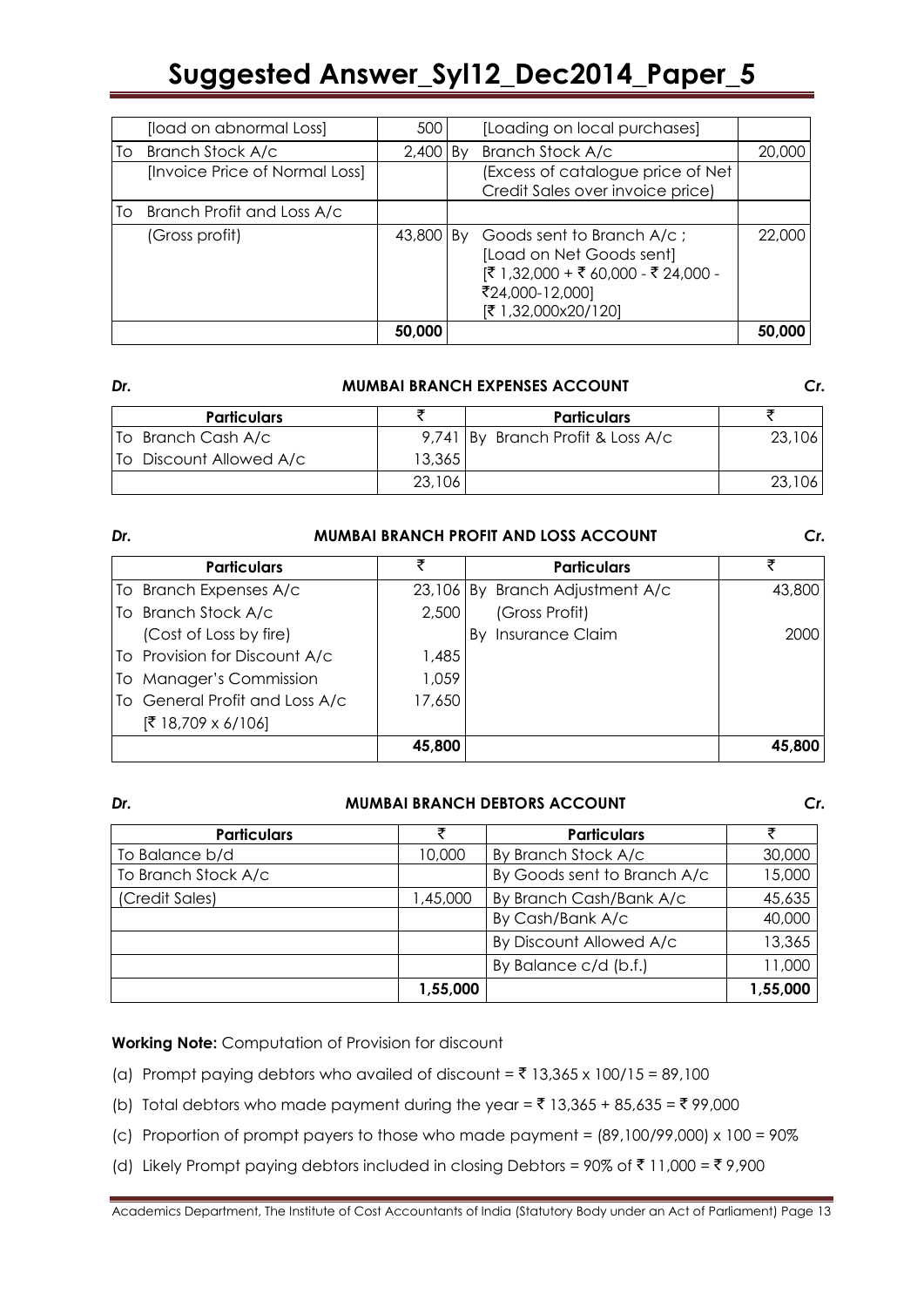- (e) Provision for discount on the closing balance = 15% of ₹9,900 = ₹1,485
- **4. Answer** *any two* **questions: 4×2=8**

- **(a) Following information is available from the books of a trader from January 1 to March 31, 2011.**
	- **(i)** Total Sales amounted to  $\bar{\mathbf{z}}$  60,000 including the sale of old furniture for  $\bar{\mathbf{z}}$  1,200 **(Book Value** ` **3,500). The total Cash Sales were 80% less than the total Credit Sales.**
	- **(ii) Cash collection from debtors amounted to 60% of the aggregate of the opening debtors and the Credit Sales for the period. Debtors were allowed Cash discounts for** ` **2,600.**
	- **(iii) Bills Receivable drawn during the three months totalled** `**6,000 of which bills amounting to** ` **3,000 were endorsed in favour of suppliers. Out of these endorsed B/R, a B/R for** ` **600 was dishonoured for non-payment as the party became insolvent, his estate realizing nothing.**
	- **(iv) Cheques received from Sundry Customers for** ` **6,000 were dishonoured; a sum of** ` **500 is irrecoverable, Bad Debts written off in the earlier years realized**  `**2,500.**
	- **(v) Sundry Debtors, as on 1st January 2011, stood at** ` **40,000.**

**You are required to show the Debtors Ledger Adjustments Accounts in the General Ledger. 4**

**(b) Prepare Total Creditors Account for the year ended on 31.03.2013 from the data given below:**

|                                         | ₹        |
|-----------------------------------------|----------|
| Creditors Balance on 01.04.2012         | 38,000   |
| <b>Credit Purchases during the year</b> | 2,67,000 |
| Bills payable accepted                  | 62,000   |
| <b>Cash paid to Creditors</b>           | 1,37,000 |
| <b>B/R</b> endorsed to creditors        | 16,000   |
| <b>Endorsed B/R dishonoured</b>         | 3,000    |
| <b>B/P</b> dishonoured                  | 2.000    |
| <b>Purchase returns</b>                 | 11,000   |
| Discount received                       | 6,000    |
| <b>Transfer from Debtors ledger</b>     | 7.000    |

- **(c) PCT Ltd. maintains self-balancing ledgers. On 31st March, 2014 the accountant of the company located the following errors in the books of account:**
	- **(i) An amount of 8,700 received from customer Meena was credited to Meenu, another customer.**
	- **(ii)** The sales book for December, 2013 was undercast by  $\bar{z}$  1,000.
	- **(iii) Goods invoiced at 15,600 were returned to supplier, M/s BPO Ltd., but no entry was made in the books for this return made on 28th December, 2013.**

**Passs the necessary Journal entries to rectify the above mentioned errors. 4**

Academics Department, The Institute of Cost Accountants of India (Statutory Body under an Act of Parliament) Page 14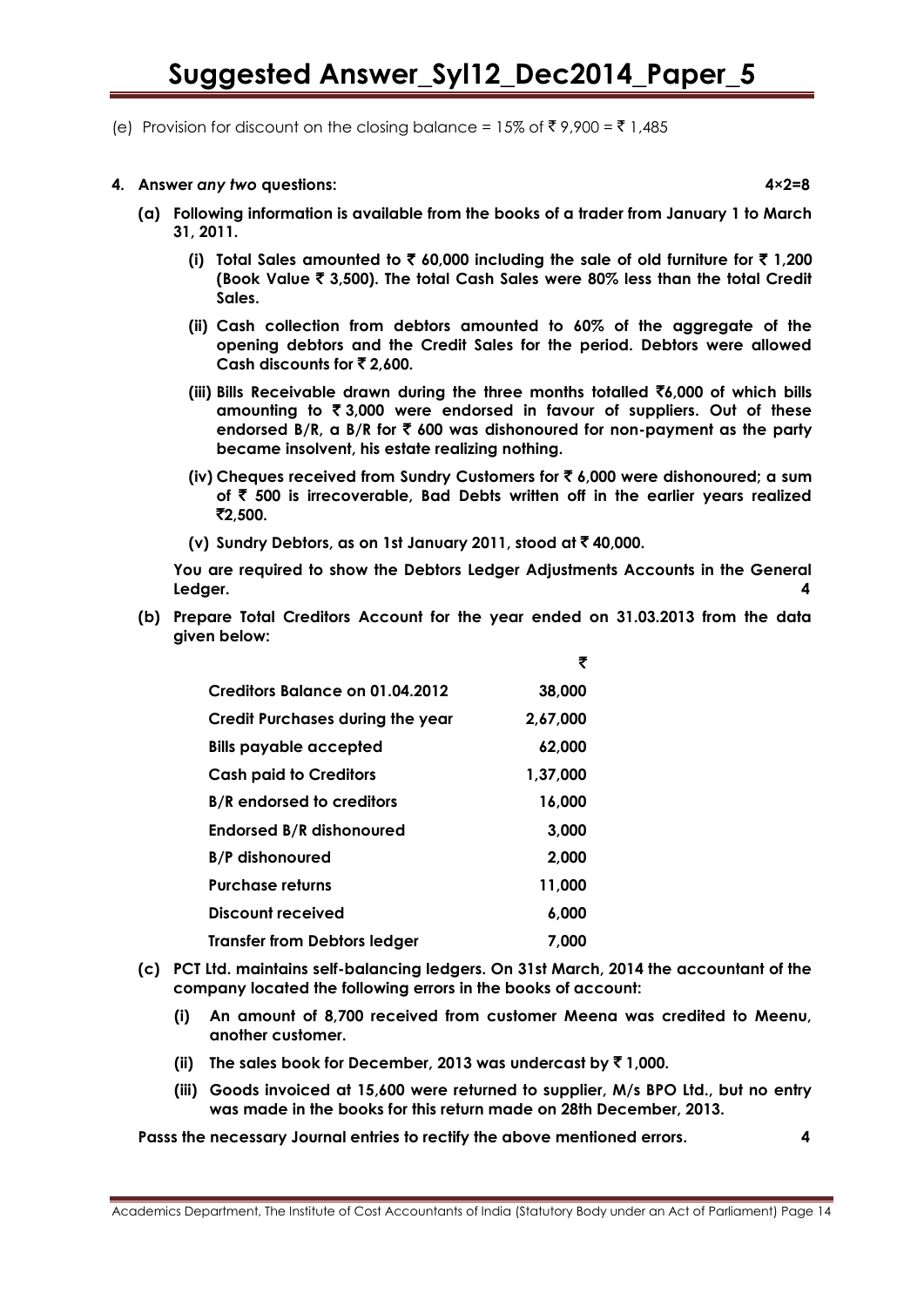### **Answer: 4. (a)**

### **In General Ledger Debtors Ledger Adjustment Account**

| Dr.                                  |        |                              |        |
|--------------------------------------|--------|------------------------------|--------|
| <b>Particulars</b>                   |        | <b>Particulars</b>           |        |
| To Balance b/d                       | 40,000 | By General Ledger Adjustment |        |
| To General Ledger Adjustment A/c.    |        | A/c: (In Sales Ledger)       |        |
| (In Sales Ledger)                    | 49,000 | $-Cash (W.N 2)$              | 53,400 |
| -Sales $(W.N 1)$                     |        | - Discount                   | 2,600  |
| To Creditors A/c (B. R. dishonoured) | 600    | By Bad Debts (₹ 500 + ₹ 600) | 1,100  |
| To Bank (Cheques dishonoured)        | 6,000  | By B/R                       | 6,000  |
|                                      |        | By Balance c/d               | 32,500 |
|                                      | 95,600 |                              | 95,600 |

### **Workings:**

### **(1) Computation of Credit Sales:**

As per question Cash Sales were 80% less than credit sales. So, if credit sales are ₹100, cash sales will be  $\bar{x}$ 20.

So, Total sales (cash + credit) will be ₹120. Total Sales ₹ (60,000 -1,200) = ₹ 58,800 So, Amount of credit sales will be  $(58,800 \times 100)/120 = ₹49,000$ 

### **(2) Cash Received**

Cash Received is 60% of opening Debtors +Credit Sales i.e.  $\bar{\tau}$  (40,000+49,000) =  $\bar{\tau}$ 89,000.

So, Cash received = ₹ 89,000 x 60/100 = ₹ 53,400

### **Answer: 4. (b)**

### **Total Creditors Account - For the year ended 31-03-2013**

| <b>Date</b> | <b>Particulars</b>                   |          | Date                | <b>Particulars</b>              |          |
|-------------|--------------------------------------|----------|---------------------|---------------------------------|----------|
|             | 31-03-2013 To Bills payable accepted |          | 62,000 01-04-2013   | By Balance b/d                  | 38,000   |
|             | To Cash paid to creditors            |          | 1,37,000 31-03-2013 | <b>By Purchases</b><br>(Credit) | 2,67,000 |
|             | To B/R endorsed                      | 16,000   |                     | By Endorsed B/R<br>Dishonored   | 3,000    |
|             | To Purchase returns                  | 11,000   |                     | By B/P Dishonoured              | 2,000    |
|             | To Discount received                 | 6,000    |                     |                                 |          |
|             | To Transfer from debtors<br>Ledger   | 7,000    |                     |                                 |          |
|             | To Balance c/d (Bal. fig.)           | 71,000   |                     |                                 |          |
|             |                                      | 3,10,000 |                     |                                 | 3,10,000 |

### **4. (c)**

| Date | <b>Particulars</b>                                                                                                                                                 | L.F. |       |       |
|------|--------------------------------------------------------------------------------------------------------------------------------------------------------------------|------|-------|-------|
| (i)  | Meena (In Sales/Debtors Ledger)<br>Dr.<br>To Meenu (In Sales/Debtors Ledger)<br>(Being amount received from Meenu was wrongly credited<br>to Meena, now rectified) |      | 8,700 | 8,700 |
| (ii) | (a) Suspense A/c (In Sales/Debtors Ledger)<br>Dr.<br>To Sales A/c(In General Ledger)                                                                               |      | 1,000 | 1.000 |
|      | (b) Sales/Debtors Ledger Adjustment A/c<br>(In General Ledger)<br>Dr.                                                                                              |      | 1,000 |       |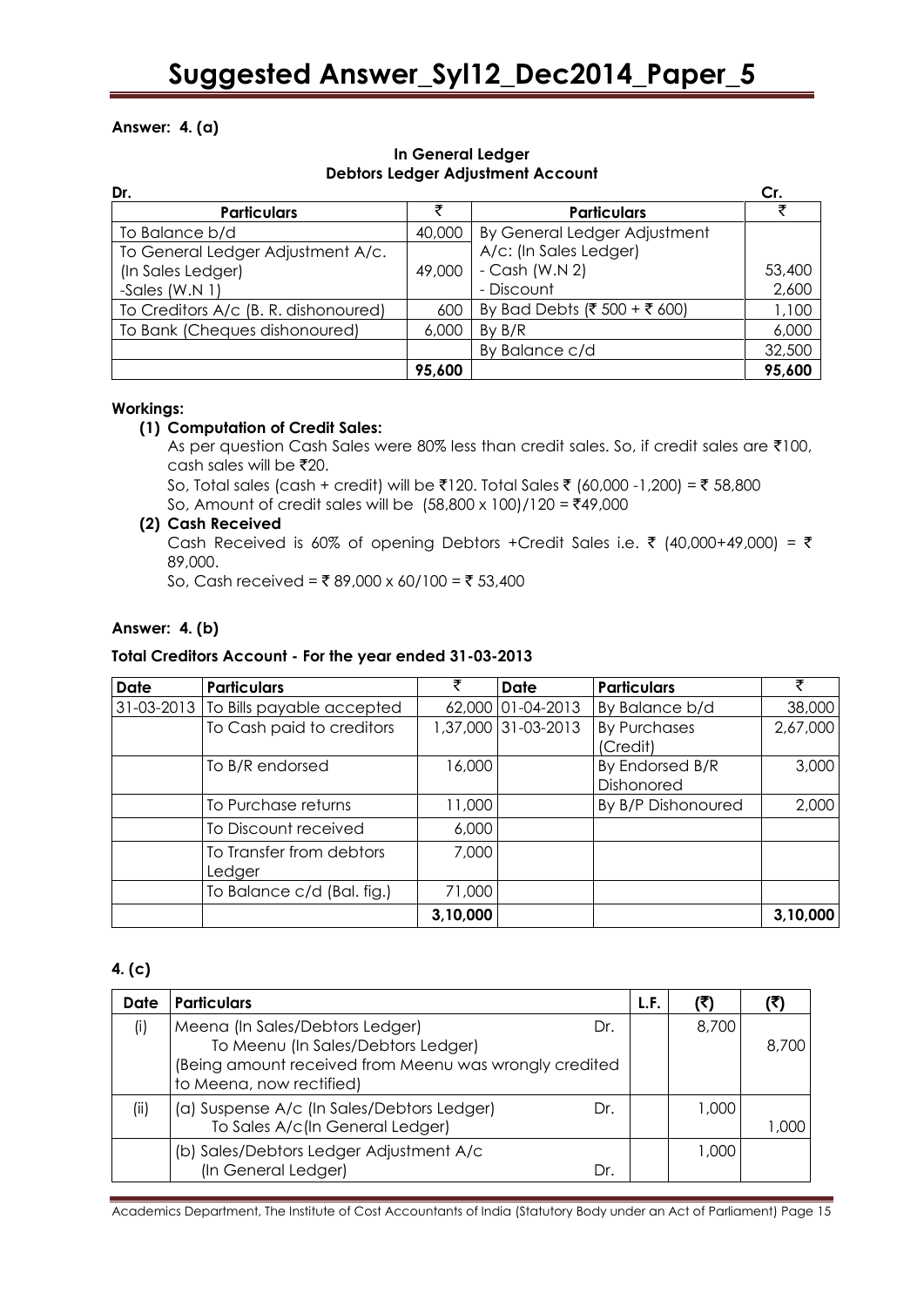|       | To General Ledger Adjustment A/c<br>(In Sales/Debtors Ledger)<br>(Being rectification of the error resulting from under casting<br>of the Sales Book) |        | 1.000  |
|-------|-------------------------------------------------------------------------------------------------------------------------------------------------------|--------|--------|
| (iii) | (a) M/s. BPO Ltd. A/c (In Creditors/Bought Ledger<br>Dr.<br>To Purchase Returns A/c (In General Ledger)                                               | 15,600 | 15,600 |
|       | (b) Creditors/Bought Ledger Adjustment A/c<br>Dr.<br>(In General Ledger)                                                                              | 15,600 |        |
|       | To General Ledger Adjustment A/c<br>(In Creditors/Bought Ledger)                                                                                      |        | 15,600 |
|       | (Being goods returned to supplier not recorded earlier, now                                                                                           |        |        |
|       | recorded)                                                                                                                                             |        |        |

#### **5. Answer** *any two* **questions: 4x2=8**

**(a) On 25th September, 2013, PRARTHNA Advertising Limited obtained advertisement rights to World Cup Hockey Tournament to be held in Nov./Dec, 2013 for** ` **520 lakhs.**

**They furnish the following information:**

- **(i)** The company obtained the advertisements for 70% of available time for  $\bar{f}$  700 **lakhs by 30th September, 2013.**
- **(ii) For the balance time they got bookings in October, 2013 for 240 lakhs.**
- **(iii) all the advertisers paid the full amount at the time of booking the advertisements.**
- **(iv) 40% of the advertisements appeared before the public in Nov. 2013 and balance 60% appeared in the month of December, 2013.**

**Your are required to calculate the amount of profit/loss to be recognized for the month November and December, 2013 as per Accounting Standard-9. 4**

**(b) Priyanshu Constructions obtained a contract for completion of a big factory building. The following details are available in the records kept the year ended 31st March, 2014:**

| <b>Particulars</b>               | $\bar{\tau}$ in crores |
|----------------------------------|------------------------|
| <b>Total Contract Price</b>      | 45                     |
| <b>Works Certified</b>           | 23                     |
| <b>Works not Certified</b>       |                        |
| <b>Estimated further cost</b>    | 21                     |
| <b>Progress payment received</b> | 20                     |
| Progress payment to be received  |                        |

**The company seeks your advice and assistance in presentation of accounts keeping in view the requirements of AS-7 "Accounting for Construction Contract".** 4

**(c) Write a note on Internally Generated Computer Software. 4**

#### **Answer: 5. (a)**

| $AS-9$ | As per AS 9 in a transaction involving the rendering of services, performance<br>should be measured either under the completed service contract method or<br>under the proportionate completion method, whichever relates the revenue<br>to the work accomplished. Further, appendix to AS 9 states that revenue from<br>advertising should be recognized when the service is completed. The service<br>as regards advertisement is deemed to be completed when the related<br>advertisement appears before the public. |
|--------|-------------------------------------------------------------------------------------------------------------------------------------------------------------------------------------------------------------------------------------------------------------------------------------------------------------------------------------------------------------------------------------------------------------------------------------------------------------------------------------------------------------------------|
|--------|-------------------------------------------------------------------------------------------------------------------------------------------------------------------------------------------------------------------------------------------------------------------------------------------------------------------------------------------------------------------------------------------------------------------------------------------------------------------------------------------------------------------------|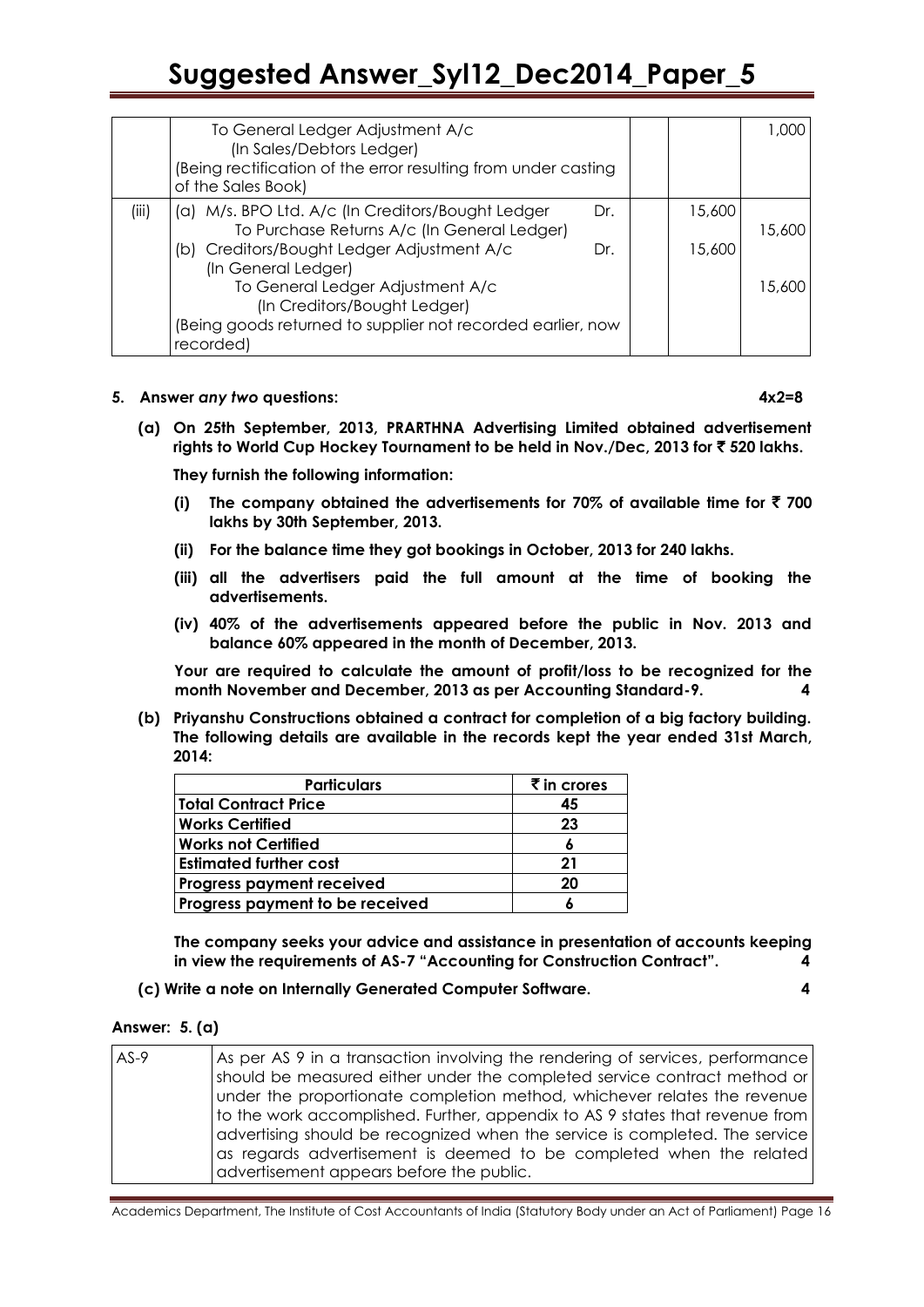| Advice | In the given problem, 40% of the advertisement appeared before the public in |
|--------|------------------------------------------------------------------------------|
|        | November, 2013 and balance 60% in December, 2013.                            |

### **CALCULATION OF TOTAL PROFIT**

 $\bar{\tau}$  in lakhs

| Advertisement for 70% of available time obtained by 30th September, 2013 | 700 I |
|--------------------------------------------------------------------------|-------|
| Advertisement for 30% of available time obtained in by October, 2013     | 240   |
| Total                                                                    | 940   |
| Less: Cost of advertisement rights                                       | (520) |
| Profit                                                                   | 420   |

The profit amounting  $\bar{\tau}$  420 lakhs should be apportioned in the ratio of 40:60 for the months of November and December, 2013. Thus, the company should recognise  $\bar{\tau}$  168 lakhs (i.e.  $\bar{\tau}$  420 lakhs × 40%) in November, 2013 and rest ₹ 252 lakhs (i.e. ₹ 420 lakhs × 60%) in December, 2013.

### **Answer: 5. (b)**

As per AS – 7 'Construction Contract', when it is probable that contract costs will exceed the total revenue, the expected loss should be immediately recognised as an expense. The amount of such a loss is determined irrespective of (a) Whether or not work has commenced on the contract, (b) the stage of completion of contract activity as per  $AS - 7$ .

#### **Computation of Anticipated or Foreseeable Loss**

| <b>Particulars</b>                        | $\bar{\tau}$ in crores |
|-------------------------------------------|------------------------|
| Cost of Total Contract:                   |                        |
| Work certified                            |                        |
| Add: Work not certified                   | 6                      |
| Add: Estimated further cost to completion |                        |
|                                           | 50                     |
| Less: Contract Price                      | 45                     |
| Anticipated / Foreseeable Loss            |                        |

### **Computation of percentage of completion:**

[Work-in-progress/ Cost of Total Contract]  $\times$  100 =  $\frac{(23+6)}{50} \times 100 = 58\%$  $\frac{(+6)}{2} \times 100 =$ 

### **Recognition of Contract Revenue:**

Total Contract Price × 58% =  $\bar{\bar{\mathfrak{c}}}$ (45 × 58%) crores =  $\bar{\bar{\mathfrak{c}}}$ 26.10 crores. Current year's loss =  $\overline{(}$ (29 – 26.10) crores = $\overline{(}$  2.9 crores.

### **Provision to be made for balance of the anticipated loss i.e.**  $\bar{\tau}(5 - 2.9)$  **crores =**  $\bar{\tau}2.1$  **crores.**

Therefore, anticipated/foreseeable loss amounting to  $\overline{5}5$  crores should be immediately recognised in the Profit and Loss account.

Academics Department, The Institute of Cost Accountants of India (Statutory Body under an Act of Parliament) Page 17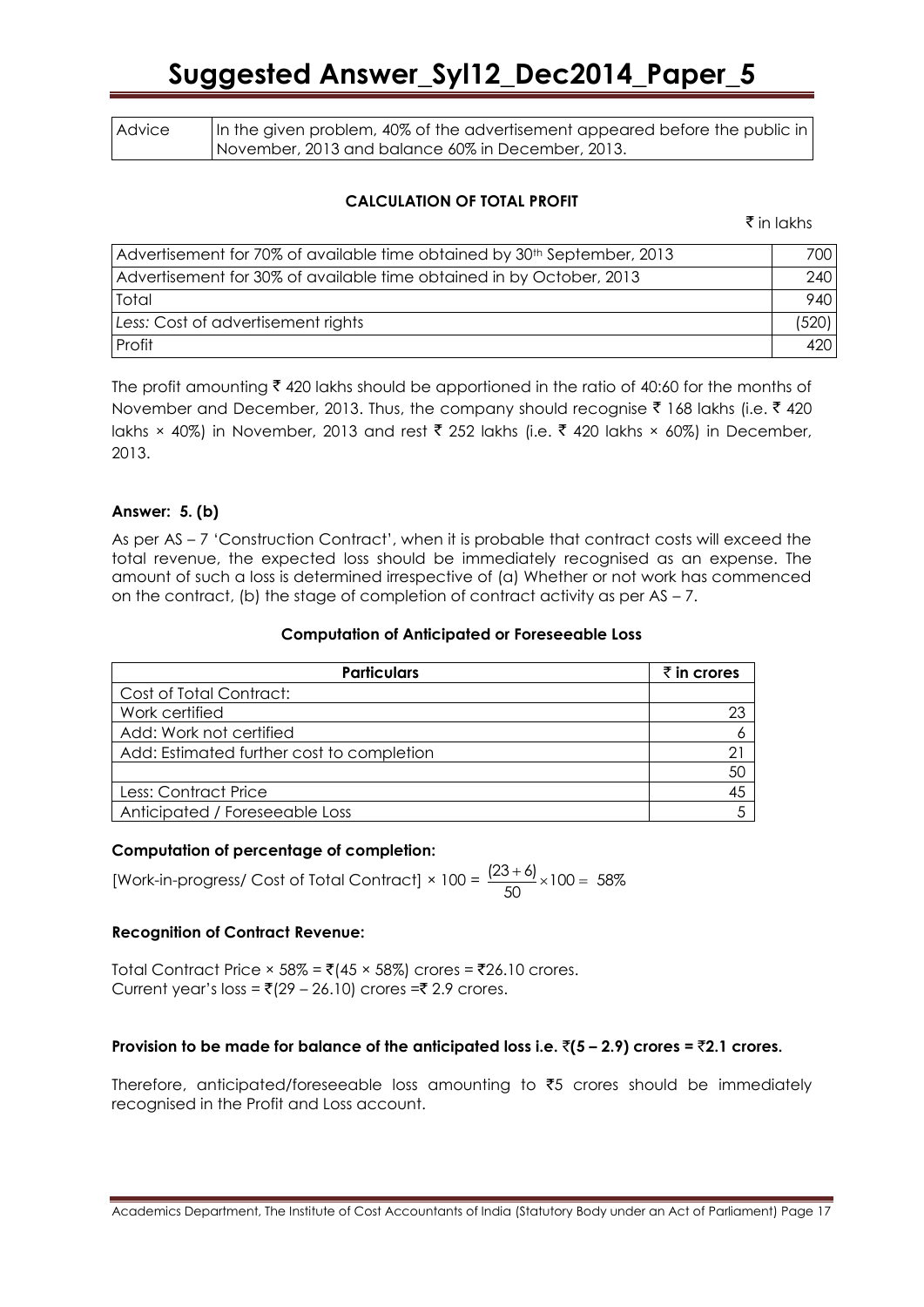### **Answer: 5. (c)**

### **Internally Generated Computer Software:**

Internally generated computer software for internal use is developed or modified internally by the enterprise solely to meet the needs of the enterprise and at no stage it is planned to sell it.

The stages of development of internally generated software may be categorized into the following two phases:

- (i) Preliminary project stage, i.e., the research phase.
- (ii) Development stage.
- (i) Preliminary project stage, i.e., the research phase:

At the preliminary project the internally generated software should not be recognized as on assets. Expenditure incurred in the preliminary project stage should be recognized as an expense when it is incurred. The reason for such a treatment is that at this stage of the software project an enterprise cannot demonstrate that an asset exists from which future economic benefits are probable.

(ii) Development stage.

Internally generated software arising at the development stage should be recognized as an asset if, and only if, an enterprise can find out all of the following:

The intention of the enterprise to complete the internally generated software and use it to perform the function needed.

### **6. Answer** *any two* **questions: 8×2=16**

**(a) Jaipur Investment Ltd. hold 1,000 15 per cent Debentures of** `**100 each in Udaipur Industries Ltd. as on 1st April, 2010, at a cost of** ` **1,05,000. Interest is payable on 30th June and 31st December each year. On 1st May, 2010, 500 Debentures are purchased cum-interest at** ` **53,500. On 1st November, 2010, 600 Debentures are sold ex-interest at** ` **57,300. On 30th November, 2010, 400 debentures are purchased ex-interest at** ` **38,400. On 31st December, 2010, 400 Debentures are sold cuminterest for** ` **55,000.**

**Prepare Investment Account valuing holding on 31st March, 2011 at cost (applying FIFO method). 8**

**(b) There was a serious fire in the premises of M/s Fortunate on 1st September, 2011. Their business activities were interrupted until 31st December, 2011, when normal trading conditions were re-established. M/s Fortunate are insured under the loss of profit policy for** ` **42,000 the period of indemnity being six months.**

**You are able to ascertain the following information:**

- **(i) The net profit for the year ended 31st December, 2010 was** ` **20,000**
- **(ii)** The annual insurable standing charges amounted to  $\bar{\tau}$  30,000 of which  $\bar{\tau}$  2,000 **were not included in the definition of insured standing charge under the policy.**
- **(iii) The additional cost of working in order to mitigate the damage caused by the fire amounted to** ` **600, and, but for this expenditure, the business would have had to shut down.**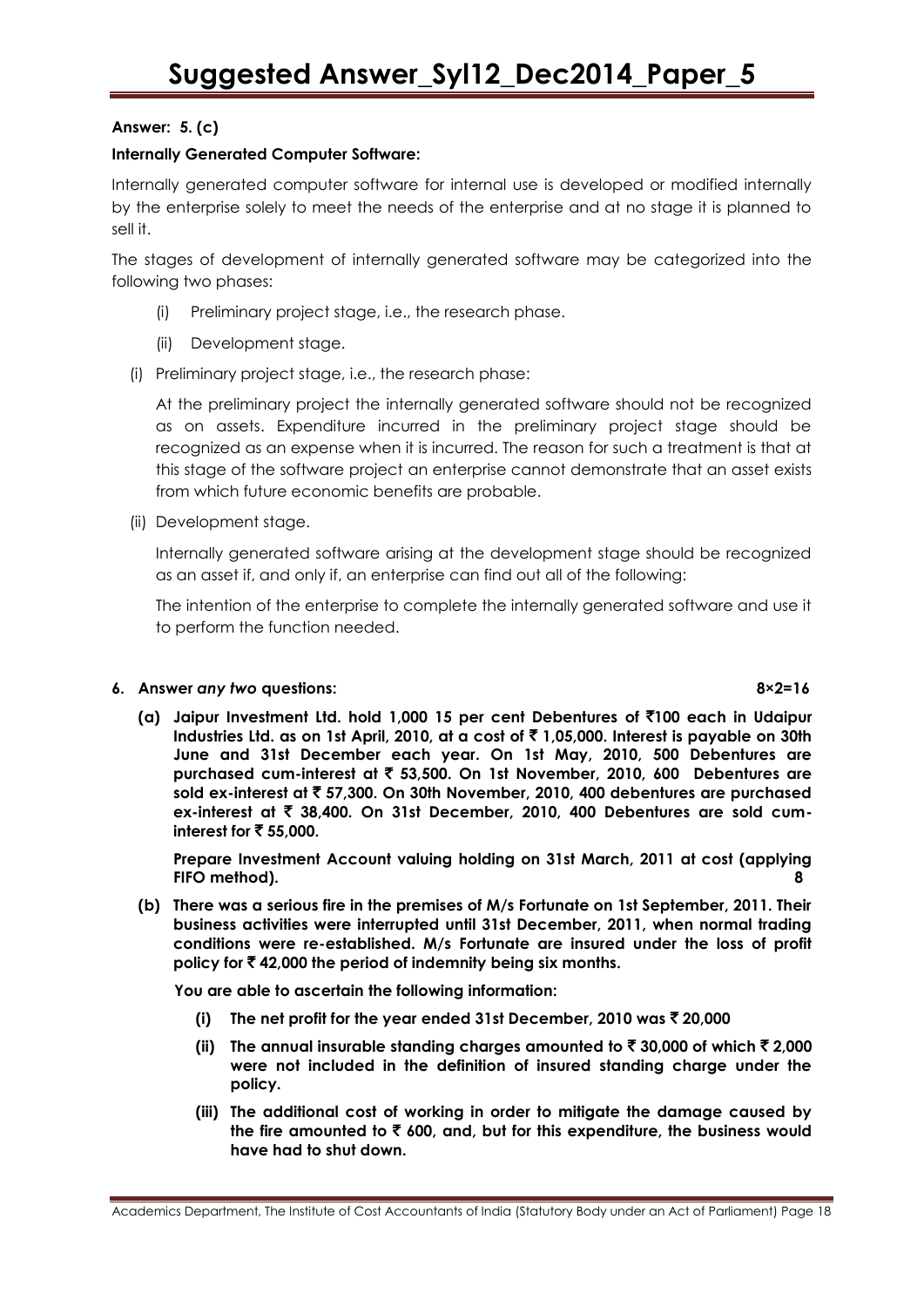- **(iv) The saving in insured charges in consequence of the fire amounted to** ` **1,500.**
- **(iv) The turnover for the period of four month ended April 30, August 31 and December 31, for each of the years 2010 and 2011 was as under:**

| 2010 | 65,000 | 80,000 | 95,000 |
|------|--------|--------|--------|
| 2011 | 70,000 | 80,000 | 15,000 |

**You are required to compute the relevant claim under the terms of the loss of profits policy. 8**

**(c) X and Y entered into a joint venture for purchase and sale of some household items. They agreed to share profits and losses in the ratio of their respective contributions. X contributed** ` **10,000 in cash and Y** ` **13,000. The whole amount was placed in a Joint Bank Account. Goods were purchased by X for** ` **10,000 and expenses paid by Y amounted to** ` **2,000. They also purchased goods for** ` **15,000 through the Joint Bank Account. The expenses on purchase and sale of the articles amounted to** ` **6,000 (including those met by Y). Goods costing** ` **20,000 were sold for** ` **45,000 and the balance were lost by fire.**

**Prepare Joint Venture Account, Joint Bank Account and the Ventures' Accounts closing the venture. 8**

**Answer: 6. (a)**

|  | ۰, |
|--|----|
|  |    |

#### **Dr. 15% Debentures of Siva Industries Ltd A/c Cr.**

**Date Particulars FV Int. Cost Date Particulars FV Int. Cost** [01.04.11](http://01.04.x1/)  To bal. b/d 01.05.11 30.11.11 To Bank A/c 31.12.11 To P&L A/c 31.03.12 To P&L -Int tfr To Bank A/c (bal.fig) 1,00,000 50,000 40,000 --- --- 3,750 2,500 2,500 --- 18,625 1,05,000 51,000 01.11.11 By Bank A/c 38,400 01.11.11 By P&L A/c 10,000 31.12.11 --- 30.06.11 31.12.11 31.03.12 By bal. c/d By Bank A/c By Bank A/c By Bank A/c --- 60,000 --- --- 40,000 90,000 11,250 3,000 --- 6,750 3,000 3,375 --- 57,300 5,700 --- 52,000 89,400 1,90,000 27,375 2,07,400 1,90,000 27,375 2,07,400

### **Answer: 6. (b)**

| Calculation of short sales:                                     | ₹      |
|-----------------------------------------------------------------|--------|
| Standard turnover: sales from September 1, 2010 to Dec. 31,2010 | 95,000 |
| Less: Sales during disruption period (1-9-2011 to 31-12-2011)   | 15,000 |
| <b>Short Sales</b>                                              | 80,000 |
| Calculation of Rate of Gross Profit:                            |        |

### Net profit + Insured standing charges / Sales of the last accounting year × 100  $(3 \times 20,000 + \overline{5} \times 28,000)/[\overline{5} \times 65,000 + \overline{5} \times 80,000 + \overline{5} \times 95,000]$  (i.e, Sales for 2010)]  $\times$  100

=  $({\overline{\mathbf{\xi}}} 48,000 / {\overline{\mathbf{\xi}}} 2,40,000) \times 100 = 20%$ 

### **Calculation of Amount of Claim for Loss of Profit:** `

Loss of Profit on short sales of  $\bar{\bar{\epsilon}}$  80,000 @ 20% 16,000  $\bar{\epsilon}$ 

Add: Increased cost of working:

Net Profit + Insured standing charges × Increased cost of working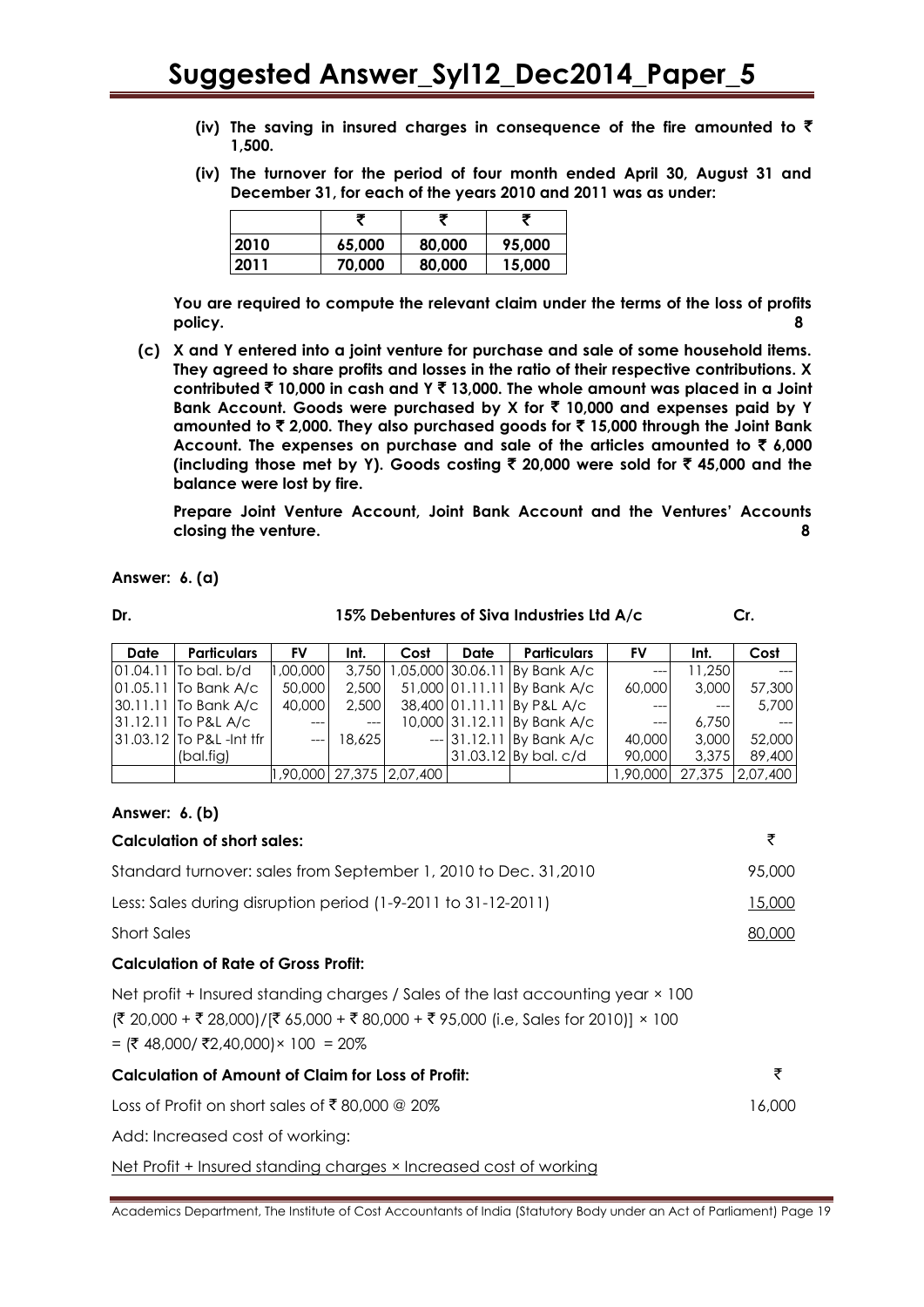| <b>Application of Average Clause:</b>                                              |        |
|------------------------------------------------------------------------------------|--------|
| <b>Gross Claim</b>                                                                 | 15,076 |
| Less: Saving in insured charges as a result of fire                                | 1,500  |
|                                                                                    | 16.576 |
| $(\overline{\xi}$ 20,000 + ₹ 28,000) / $(\overline{\xi}$ 20,000 + ₹ 30,000) × ₹600 | 576    |
| Net Profit + All standing charges                                                  |        |

Sum Insured / Gross Profit on 12 months (Sales preceding the date of fire) x Gross claim

 $=$  ₹ 42,000 / 20% of ₹ 2,45,000(1) x 15,076 = ₹ 12,922

Therefore, claim for loss of profit to be lodged is  $\bar{z}$  12,922.

### **Working Notes: (1)**

| Sales for 12 months preceding the date of fire i.e., September 1, 2011 is: |          |
|----------------------------------------------------------------------------|----------|
|                                                                            | ₹        |
| Sales for September 1, 2010 to December 31, 2010                           | 95,000   |
| Sales for January 1, 2011 to April 30, 2011                                | 70,000   |
| Sales for May 1, 2011 to August 31, 2011                                   | 80,000   |
| Sales from September 1, 2010 to August 31, 2011                            | 2,45,000 |

### **(2) Computation of Additional Expenses to be considered:**

| <b>Particulars</b>                                                                                                | チ     |
|-------------------------------------------------------------------------------------------------------------------|-------|
| (a) Actual expense incurred                                                                                       | 600   |
| (b) G.P on reduced turnover avoided ₹15,000 $\times 20\%$                                                         | 3,000 |
| (c)<br>Net Profit + Insured Standing Charges<br>Increase in cost of workingx<br>Net Profit + All Standing Charges |       |
| i.e.₹600 × $\frac{(20,000 + 28,000)}{(20,000 + 30,000)}$ i.e. ₹576                                                | 576   |
| Hence, least of (a), (b) and (c) i.e. $\overline{5576}$ will be considered                                        |       |

### **Answer: 6. (c)**

### **Joint Venture Account**

| <b>Particulars</b>                         | ₹      | <b>Particulars</b>        | ₹      |
|--------------------------------------------|--------|---------------------------|--------|
| To X (Goods)                               | 10,000 | By Joint Bank A/c (Sales) | 45,000 |
| To Y (Expenses)                            | 2,000  |                           |        |
| To Joint Bank A/c (Goods)                  | 15,000 |                           |        |
| To Joint Bank A/c (Expenses)               | 4,000  |                           |        |
| To Profit on Joint Venture transferred to: |        |                           |        |
| $X$ (4/7 share)<br>8,000                   |        |                           |        |
| $Y$ (3/7 share)<br>6,000                   | 14,000 |                           |        |
|                                            | 45,000 |                           | 45,000 |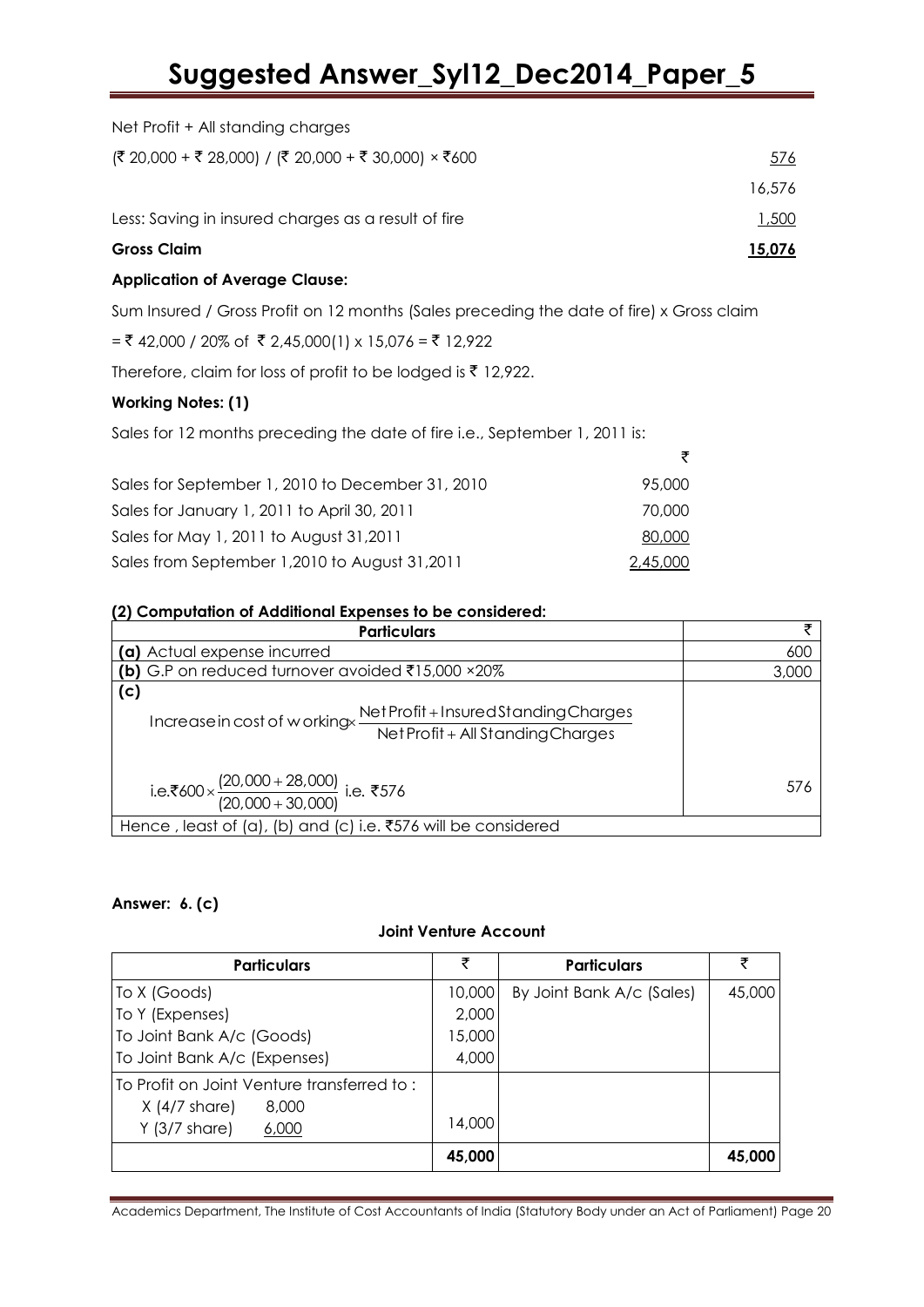Profit of joint venture is to be divided in proportion to the contributions of X and Y. Their contributions are:

|                            | X's Contribution   Y's Contribution |        |
|----------------------------|-------------------------------------|--------|
| Amount contributed in cash | 10,000                              | 13,000 |
| Expenses paid by Y         |                                     | 2,000  |
| Goods purchased by X       | 10,000                              |        |
|                            | 20,000                              | 15.000 |

Thus, profit sharing ratio between X and Y is 20,000 : 15,000, i.e., 4:3 or 4/7 and 3/7 respectively.

### **Joint Bank Account**

| <b>Particulars</b>           | ₹           | <b>Particulars</b>                     | ₹      |
|------------------------------|-------------|----------------------------------------|--------|
| To X                         |             | 10,000 By Joint Venture A/c (Expenses) | 4,000  |
| To Y                         |             | 13,000 By Joint Venture A/c (Goods)    | 15,000 |
| To Joint Venture A/c (Sales) | 45,000 By X |                                        | 28,000 |
|                              |             | By Y                                   | 21,000 |
|                              | 68,000      |                                        | 68,000 |

### **X A/c**

| <b>Particulars</b> |        | <b>Particulars</b>            |        |
|--------------------|--------|-------------------------------|--------|
| To Joint Bank A/c  |        | 28,000 By Joint Bank A/c      | 10,000 |
|                    |        | By Joint Venture A/c (Goods)  | 10,000 |
|                    |        | By Joint Venture A/c (Profit) | 8,000  |
|                    | 28,000 |                               | 28,000 |

### **Y A/c**

| <b>Particulars</b> |                            | <b>Particulars</b>              |        |
|--------------------|----------------------------|---------------------------------|--------|
| To Joint Bank A/c  | $21,000$ By Joint Bank A/c |                                 | 13,000 |
|                    |                            | By Joint Venture A/c (Expenses) | 2,000  |
|                    |                            | By Joint Venture A/c (Profit)   | 6,000  |
|                    | 21,000                     |                                 | 21,000 |

### **7. Answer** *any two* **questions: 8×2=16**

**(a) Some of the items in the Trial Balance of CANHC Bank Limited as on March 31, 2012 were as follows:**

|                                       | ₹                  |                                        | 키      |
|---------------------------------------|--------------------|----------------------------------------|--------|
| <b>Loans and Advances</b>             |                    | 71,50,000 Printing and Stationary      | 5,000  |
| <b>Current Accounts (including</b>    |                    | <b>Interest on Saving Bank</b>         |        |
| Overdrafts of ₹15,00,000)             | 66,00,000 Deposits |                                        | 75,000 |
| <b>Bills Discounted and Purchased</b> |                    | 19,20,000 Auditor's Fees               | 5,000  |
| <b>Interest on Fixed Deposits</b>     |                    | 1,55,000 Interest on Overdrafts        | 95,000 |
| <b>Interest on Loans</b>              |                    | 2,25,000 Provision for Doubtful Debts, |        |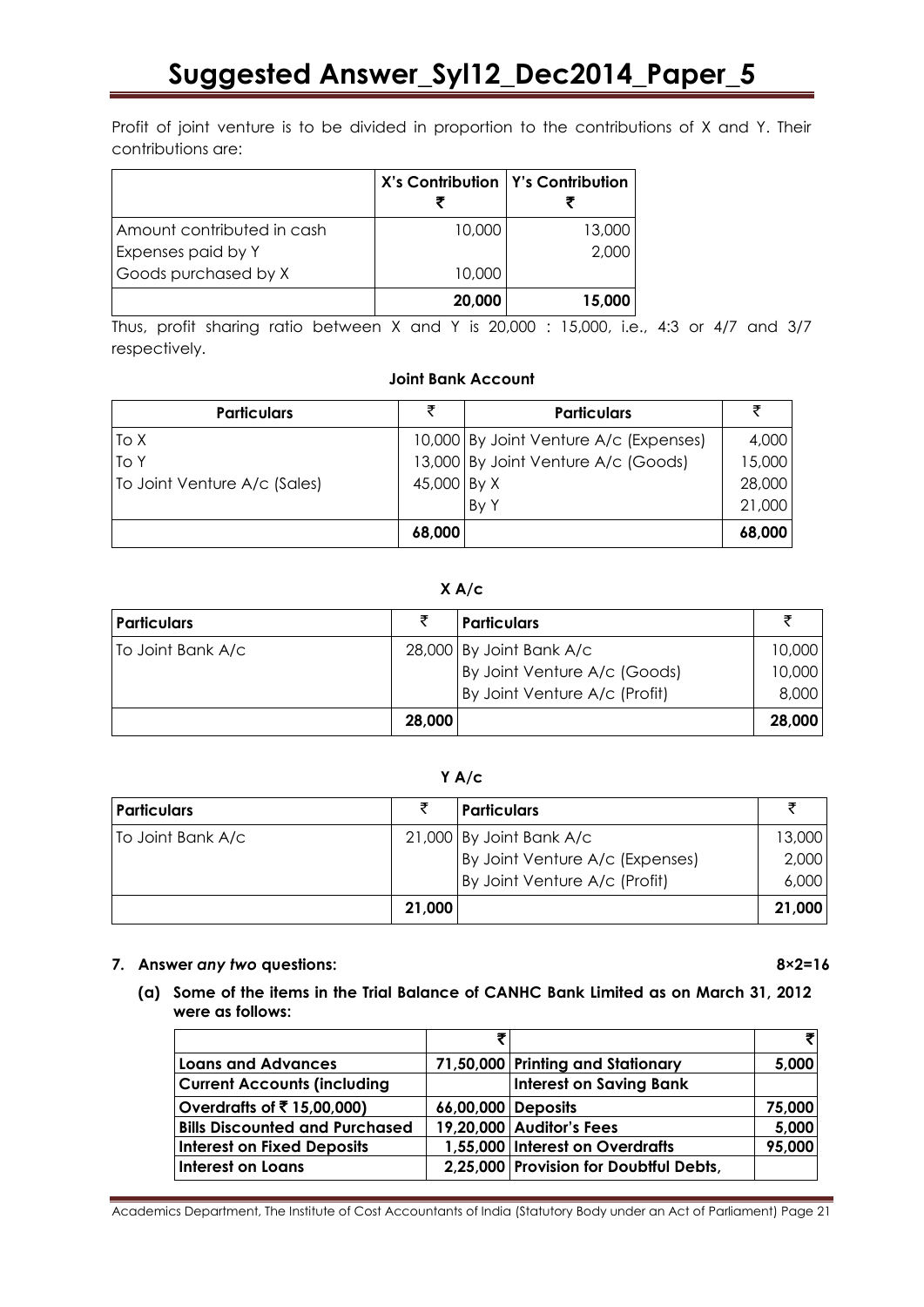| Discount (subject to unexpired  |        | <b>April 1, 2011</b>                   | 42,000 |
|---------------------------------|--------|----------------------------------------|--------|
| discount $\bar{\tau}$ 30,000)   |        | 2,01,000 Bad Debts                     | 21,000 |
| <b>Interest on Cash Credits</b> |        | 1,05,000 Provision for Income tax,     |        |
| <b>Commission earned</b>        |        | 47,000 April 1, 2011                   | 66,000 |
| Loss on investment              |        | 34,000   Income tax paid for 2011-2012 | 54,000 |
| <b>Salaries and Allowances</b>  | 82,000 |                                        |        |

*Required:* **Prepare the Profit and Loss Account of the Bank maintaining the provision for Income tax at** ` **84,000 and Provision for Doubtful Debts at** ` **52,000 for the year ended March 31, 2012. 8**

- **(b) Following information are provided by the Rashtriya Beema Company for the year ended 31st March, 2014:**
	- **(i) On 1st April, 2013, The unexpired risks reserve was in respect of marine insurance business** ` **52.50 crores; in respect of fire insurance business** ` **55 crores and in respect of miscellaneous insurance business** ` **12.50 crores.**
	- **(ii) It is the practice of the company to create reserve at 100% of net premium income in respect of marine insurance policies and at 50% of net premium in respect of fire and miscellaneous insurance policies.**

**(iii) During the year 2013-14 the following business was conducted:**

|                                                                        |               |             | (₹ in crores)        |
|------------------------------------------------------------------------|---------------|-------------|----------------------|
| <b>Particulars</b>                                                     | <b>Marine</b> | <b>Fire</b> | <b>Miscellaneous</b> |
| Premium collected from:                                                |               |             |                      |
| 1. Insured in respect of policies issued                               | 57            | 125         | 30                   |
| 2. Other insurance companies in respect of risks                       | 17.5          | 12.5        | 10                   |
| undertaken                                                             | 21.50         | 16.50       | 8.50                 |
| Premium paid/payable to other insurance<br>companies on business ceded |               |             |                      |

**You are required:**

**(i) Pass necessary journal entries relating to unexpired risks reserve.**

- **(ii) Show unexpired risks reserve account (in columnar form) for the year ended 31st**   $March, 2014.$
- **(c) The Mettur Electricity Company Ltd. decides to replace one of its old plants with a modern one with a larger capacity. The plant when installed in 1950 cost the company** ` **48,00,000, the components of materials, labour and overhead being in the ratio of 5:3:2.**

**It is ascertained that the cost of materials and labour have gone up by 40% and 80% respectively. The proportion of overheads to total costs is expected to remain the same as before.**

The cost of the new plant as per improved design is  $\bar{\tau}$  1,20,00,000 and in addition, **materials recovered from the old plant of a value** ` **4,80,000 have been used in the construction of the new plant. The old plant was scrapped and sold for** ` **15,00,000.**

**The accounts of the company are maintained under Double Account System. Indicate how much would be capitalised and the amount that would be charged to revenue. Show journal entries and prepare necessary ledger accounts. 8**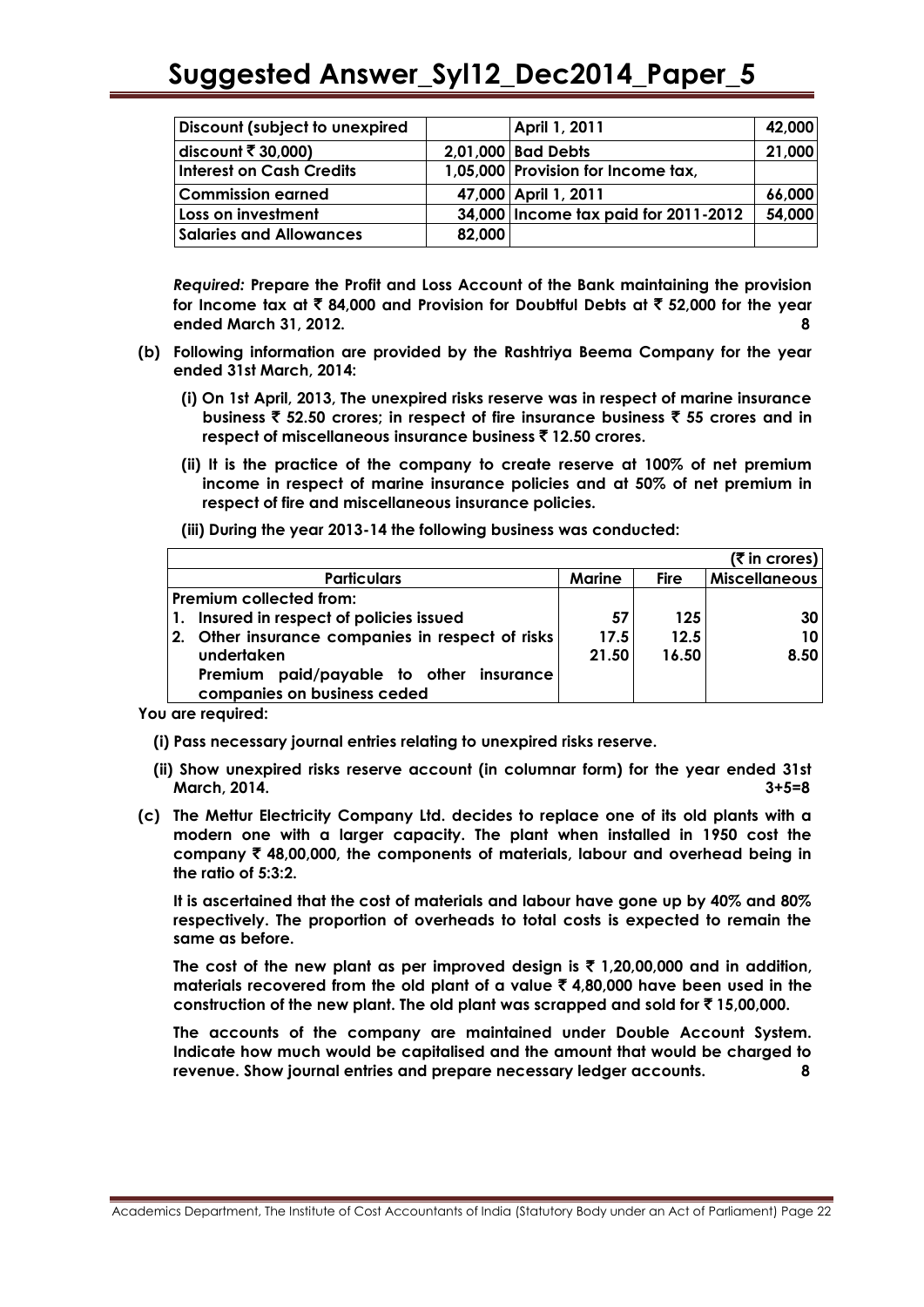### **Answer: 7. (a)**

|      | Profit & Loss A/c for the year ended 31st March, 2012 |     |                            |                 |  |
|------|-------------------------------------------------------|-----|----------------------------|-----------------|--|
|      | Particulars                                           |     | Schedule   Year ended 31st | Year ended 31st |  |
|      |                                                       | No. | <b>March 2012</b>          | March 2011      |  |
|      |                                                       |     | (₹ '000)                   | (700' ₹)        |  |
| ۱.   | Income:                                               |     |                            |                 |  |
|      | Interest earned                                       | 13  | 626                        |                 |  |
|      | Other Income                                          | 14  | 13                         |                 |  |
|      | Total                                                 |     | 639                        |                 |  |
| Ⅱ.   | Expenditure:                                          |     |                            |                 |  |
|      | Interest expended                                     | 15  | 230                        |                 |  |
|      | Operating expenses                                    | 16  | 92                         |                 |  |
|      | Provision and Contingencies [72+31+30]                |     | 133                        |                 |  |
|      | Total                                                 |     | 455                        |                 |  |
| III. | Profit/Loss:                                          |     |                            |                 |  |
|      | Net profit for the year                               |     | 184                        |                 |  |
|      | Profit/Loss brought forward                           |     | ---                        |                 |  |
|      | Total                                                 |     | 184                        |                 |  |
| IV.  | Appropriations:                                       |     |                            |                 |  |
|      | Transfer to Statutory Reserve @ 25%                   |     | 46                         |                 |  |
|      | <b>Balance carried over to Balance Sheet</b>          |     | 138                        |                 |  |
|      | Total                                                 |     | 184                        |                 |  |

# **CANHC Bank Ltd.**

### **Schedule 13-Interest Earned**

|    | <b>Particulars</b>                                    | Year ended 31st<br>March, 2012<br>(300) | Year ended<br>31st March<br>2011<br>(300) |
|----|-------------------------------------------------------|-----------------------------------------|-------------------------------------------|
|    | Interest/Discount $[2.25 + 2.01 + 1.05 + 0.95]$ lakhs | 626                                     |                                           |
| Ⅱ. | Interest on Investment                                | ---                                     |                                           |
| Ⅲ. | Interest on Balance with RBI and Other inter bank     |                                         |                                           |
|    | fund                                                  |                                         |                                           |
|    |                                                       | 626                                     |                                           |

### **Schedule 14 - Other Income**

| <b>Particulars</b>                 | Year ended 31st<br>March, 2012<br>(300) | Year ended<br>31st March<br>2011<br>(₹ '೦೦೦) |
|------------------------------------|-----------------------------------------|----------------------------------------------|
| Commission, Exchange and Brokerage | 47                                      |                                              |
| Loss on sale of Investment         | (-)34                                   |                                              |
|                                    | ר ו                                     |                                              |

### **Schedule 15 - Interest Expended**

| <b>Particulars</b>                         | Year ended 31st<br>March, 2012<br>(300) | Year ended<br>31st March<br>2011<br>'000 |
|--------------------------------------------|-----------------------------------------|------------------------------------------|
| Interest on Deposits $[0.75 + 1.55]$ lakhs | 230                                     |                                          |
| Interest on RBI/inter bank borrowings      | ---                                     |                                          |
|                                            | 230                                     |                                          |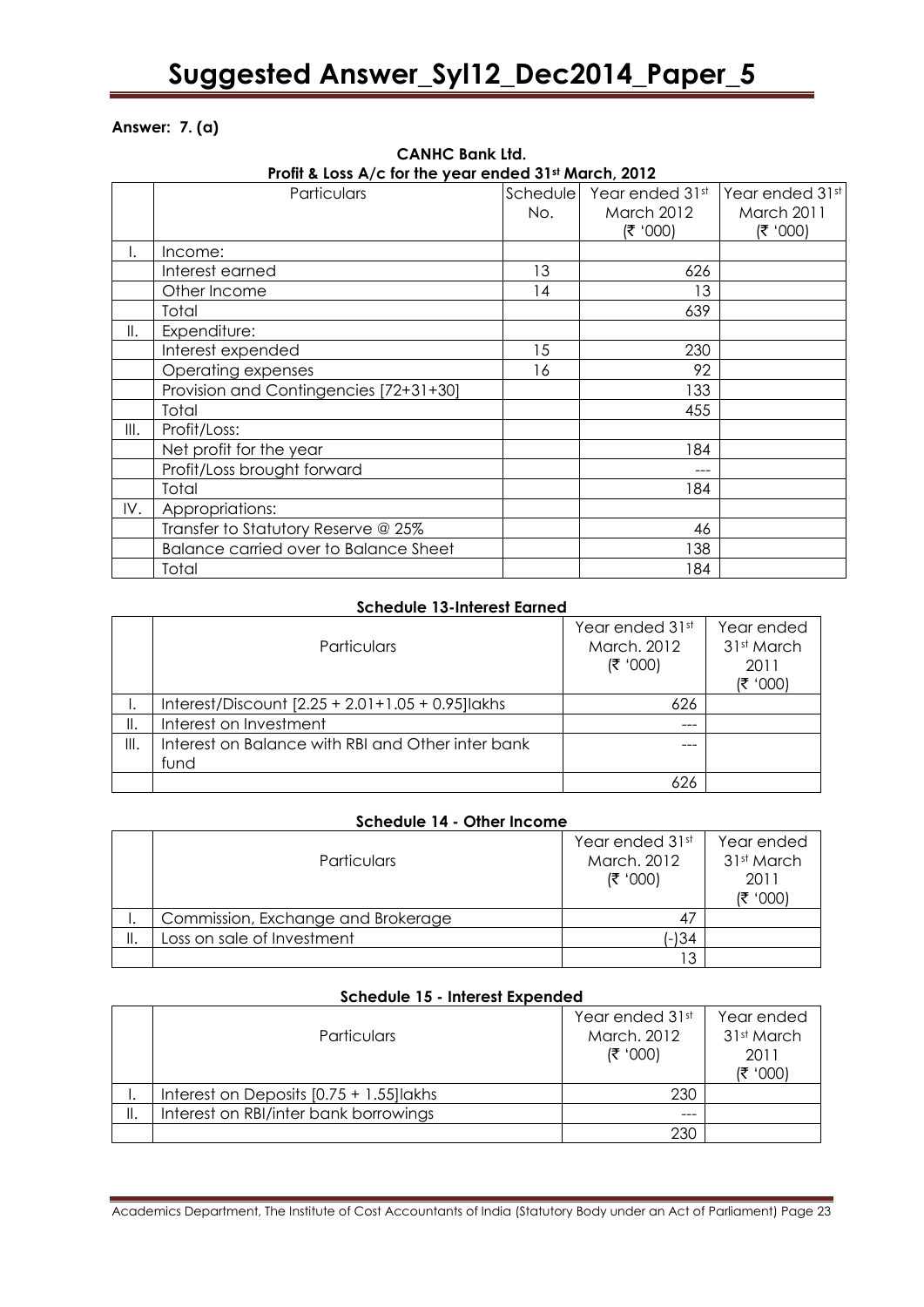|     | Particulars                            | Year ended 31st<br>March, 2012<br>(300) | Year ended<br>31st March<br>2011<br>(₹ '000) |
|-----|----------------------------------------|-----------------------------------------|----------------------------------------------|
|     | Payment to and provision for employees | 82                                      |                                              |
| II. | Printing & Stationery                  |                                         |                                              |
| Ⅲ.  | Auditors' fees                         |                                         |                                              |
|     |                                        | 92                                      |                                              |

### **Provision for Doubtful Debts Account**

| Dr.            |        |                      |        |
|----------------|--------|----------------------|--------|
| Particulars    | ₹ '000 | Particulars          | ₹ '000 |
| To Bad Debts   |        | By Balance b/d       |        |
| To Balance c/d | 52     | By Profit & Loss A/c |        |
|                | 73     |                      |        |

### **Provision for Taxation Account**

| Dr.            |        |                      |              |
|----------------|--------|----------------------|--------------|
| Particulars    | ₹ '000 | Particulars          | <b>'</b> 000 |
| To Bank A/c    | 54     | By Balance b/d       | 66           |
| To Balance c/d | 84     | By Profit & Loss A/c |              |
|                | 38     |                      | 138          |

### **Answer: 7. (b)**

### **Books of Rashtriya Beema Company**

| Date     | Journal                                                   | (₹ in crores) | $(5 \text{ in crores})$ |
|----------|-----------------------------------------------------------|---------------|-------------------------|
| 31.03.14 | Marine Revenue A/c<br>Dr.                                 | 0.50          |                         |
|          | To Unexpired Risks Reserve A/c                            |               | 0.50                    |
|          | (Provision made for unexpired risks reserve on marine     |               |                         |
|          | business is $(53 - 52.50)$ ]                              |               |                         |
| 31.03.14 | Fire Revenue A/c<br>Dr.                                   | 5.50          |                         |
|          | To Unexpired Risks Reserve A/c                            |               | 5.50                    |
|          | [Unexpired risks reserve made for fire business is (60.5) |               |                         |
|          | $-55$ ]                                                   |               |                         |
| 31.03.14 | Miscellaneous Revenue A/c                                 | 3.75          |                         |
|          | To Unexpired Risks Reserve A/c                            |               | 3.75                    |
|          | [Unexpired Risks Reserve made for Miscellaneous           |               |                         |
|          | business is $(15.75 - 12.50)$                             |               |                         |

### **Unexpired Risks Reserve Account**

|         |                            |        |       |       |               |                |        | $(\bar{\bar{\mathbf{z}}}$ in crores) |       |
|---------|----------------------------|--------|-------|-------|---------------|----------------|--------|--------------------------------------|-------|
| Dr.     |                            |        |       |       |               |                |        |                                      | Cr.   |
| Date    | Particulars                | Marine | Fire  | Misc  | Date          | Particulars    | Marine | Fire                                 | Misc  |
|         |                            |        |       |       |               |                |        |                                      |       |
|         | $ 31.3.14 $ To Revenue A/c | 52.50  | 55.00 | 12.50 | 1.4.13        | By Balance b/d | 52.50  | 55.00                                | 12.50 |
| 31.3.14 | To balance c/d             | 53.00  | 60.50 |       | 15.75 31.3.14 | By Revenue A/c | 53.00  | 60.50                                | 5.75  |
|         |                            | 105.50 | 5.50  | 28.25 |               |                | 105.50 | l 5.5C                               | 28.25 |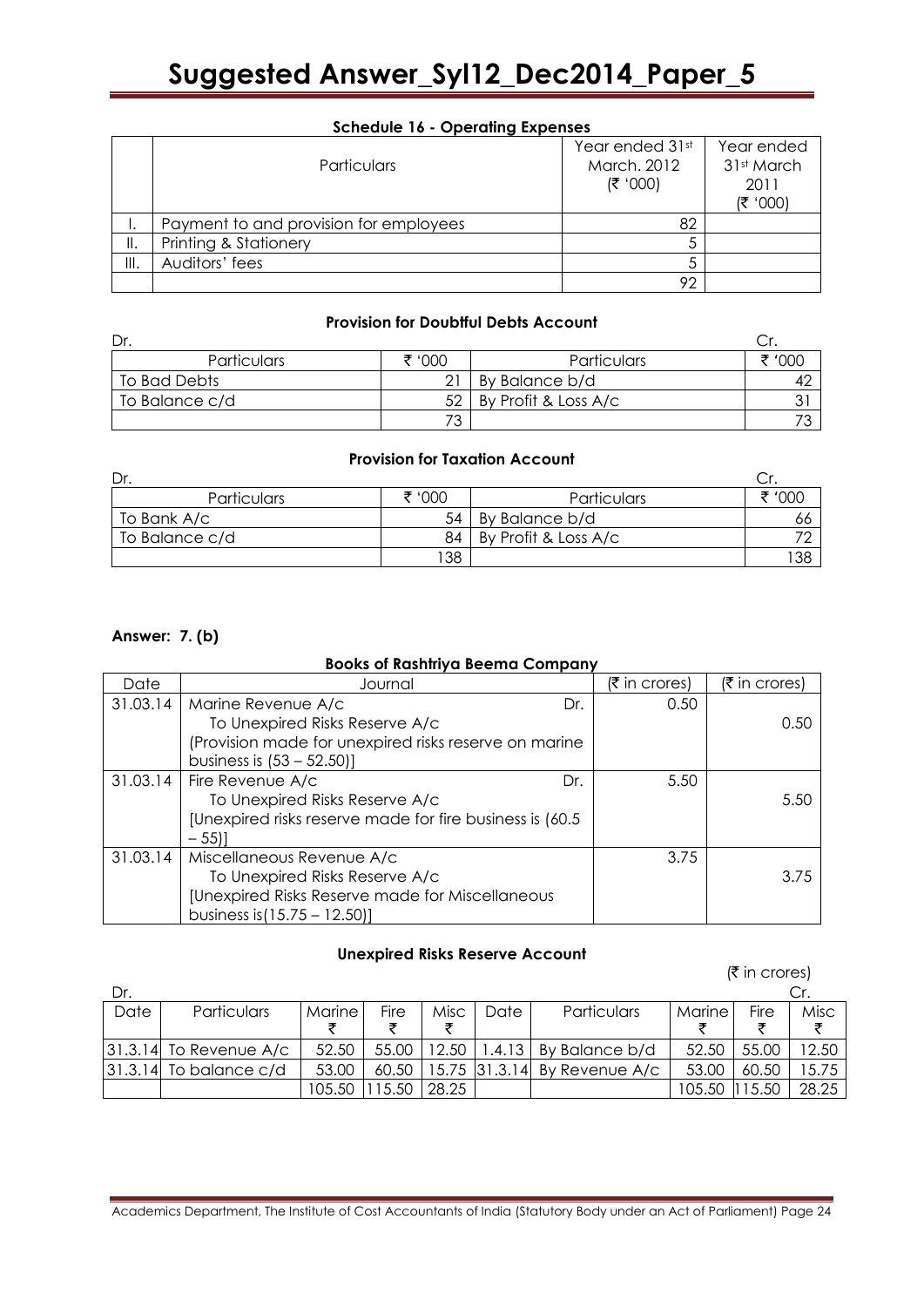| <b>Working Note:</b> Calculation of Account of Unexpired Risks Reserve as on 31.03.2014 |               |          |          |  |  |  |
|-----------------------------------------------------------------------------------------|---------------|----------|----------|--|--|--|
| Particulars                                                                             | (₹ in crores) |          |          |  |  |  |
|                                                                                         | Marine (₹)    | Fire (₹) | Misc (そ) |  |  |  |
| Premium collected from policy holders                                                   | 57            | 125      | 30       |  |  |  |
| Add: Premium collected from other Insurance Cos.                                        | 17.5          | 12.5     | 10       |  |  |  |
|                                                                                         | 74.5          | 137.5    | 40       |  |  |  |
| Less: Premium paid/payable to other Insurance Cos.                                      | 21.5          | 16.5     | 8.5      |  |  |  |
| Net premium                                                                             | 53            | 121      | 31.5     |  |  |  |
| Required % to create reserve                                                            | 100%          | 50%      | 50%      |  |  |  |
| Amount of Reserve will be on 31.03.2014                                                 | 53            | 60.5     | 15.75    |  |  |  |
| Less: Opening Balance of Reserve on 01.04.2013                                          | 52.5          | 55       | 12.50    |  |  |  |
| Additional Reserve to be made                                                           | 0.50          | 5.50     | 3.75     |  |  |  |

### **Answer: 7. (c) Working notes**

|                                                           | ₹           |
|-----------------------------------------------------------|-------------|
| Computation of total actual cost of new plant:<br>(i)     |             |
| Cost of new plant (as given)                              | 1,20,00,000 |
| Add: Value of materials of old plant used in construction |             |
| of new Plant                                              | 4,80,000    |
|                                                           | 1,24,80,000 |
| (ii) Split-up of cost of old Plant when acquired in 1950: |             |
| Materials $\left(48,00,000\times\frac{5}{10}\right)$      | 24,00,000   |
| Labour $\left(48,00,000 \times \frac{3}{10}\right)$       | 14,40,000   |
| Overheads $\left(48,00,000 \times \frac{2}{10}\right)$    | 9,60,000    |
|                                                           | 48,00,000   |

Percentage of overheads to total cost = 
$$
\frac{9,60,000}{48,00,000} \times 100 = 20\%
$$
 or

Percentage of overheads to combined cost of material and labour

$$
= \frac{9,60,000}{38,00,000} \times 100 = 25\%
$$

(b) Current Cost of Replacement:

| (i) Material is (Increase by 40% over ₹24,00,000)            | 33,60,000   |
|--------------------------------------------------------------|-------------|
| (i.e., ₹ 24,00,000 + 40% increase 9,60,000)                  |             |
| Labour (increased by 80% over ₹14,40,000)                    | 25,92,000   |
| (i.e., ₹14,40,000+80% increase ₹11,52,000)                   |             |
| Overheads (25% of combined cost of material and              | 14,88,000   |
| Labour i.e., 25% of (₹33,60,000 + 25,92,000)                 |             |
|                                                              | 74,40,000   |
| (ii) Computation of amount of replacement to be capitalized: |             |
| Total actual cost of new Plant                               | 1,24,80,000 |
| Less: Estimated present cost of replacement                  | 74,40,000   |
| Amount to be capitalised                                     | 50,40,000   |